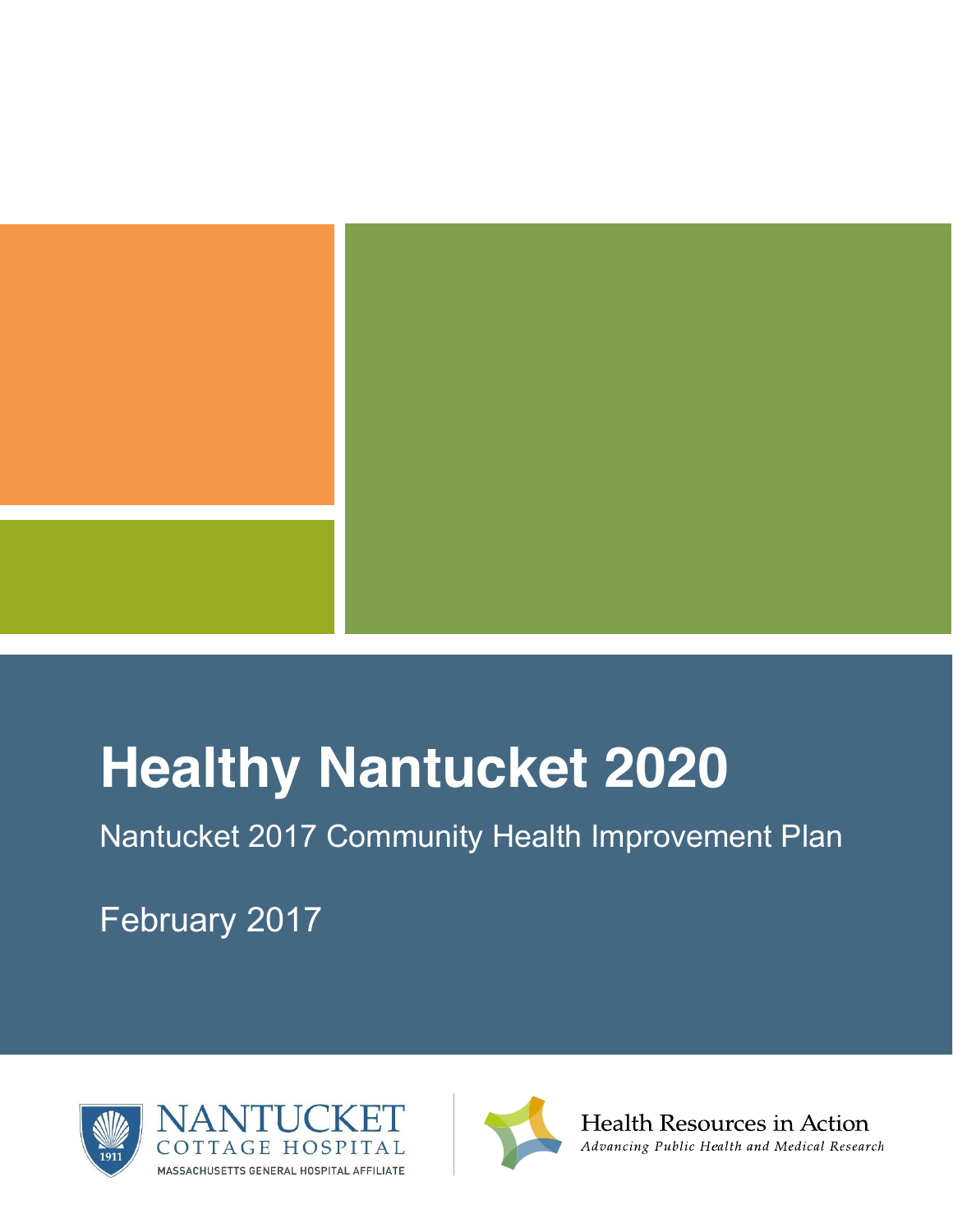# <span id="page-1-0"></span>**INTRODUCTORY LETTER**

Dear Community Partner,

Healthy Nantucket 2020, the Nantucket 2017 Community Health Improvement Plan, is the result of extensive collaboration among the island's health and human services agencies, non-profit organizations, the Town of Nantucket's Department of Health, as well as year-round and seasonal residents of the island.

From September 2016 through January 2017, these community stakeholders came together during a series of public forums and meetings to identify Nantucket's most pressing health needs, prioritize the top issues for the island, and develop goals and strategies to make meaningful change in these areas. During this collaborative and participatory process, dozens of community groups, organizations, and individuals contributed valuable insight and perspectives.

The resulting document, Healthy Nantucket 2020, reflects this comprehensive process and the wide range of community stakeholders who offered their expertise and knowledge. This plan does not belong to Nantucket Cottage Hospital or any other single entity, but is rather the community's plan to address the most important health issues we face.

In the weeks, months, and years ahead, we look forward to implementing the strategies identified in this plan, developing innovative and collaborative solutions, and achieving the goals we have set together to improve the health and wellbeing of the Nantucket community.

Thank you for joining with your friends, neighbors, and colleagues in contributing toward this important endeavor.

Sincerely,

Jamie Roberts DMD *Paul Roberts, DDS*

Warger Hartmann ND

**42424** 

Paula Leavy

Kuikun

Margot Hartmann, MD, PhD *President & CEO, Nantucket Cottage Hospital* Tucker Holland *Housing Consultant, Town of Nantucket* Paula Leary *Administrator, Nantucket Regional Transit Authority* Kevin Marshall *Sergeant, Nantucket Police Department* Beth Ann Meehan *Mortgage Lending Officer, Cape Cod Five Cent Savings Bank* Nick Ouellette, DC *Chiropractic Physician* Tracy Roberts *Family Activities Specialist, Nantucket Community School* Alex Rosenberg *Site Manager, Nantucket Family Planning* Roberto Santamaria *Director, Town of Nantucket Health Department*

Bech Com Mahan<br>Nich Owellette DC

 $DMD$ 

**JeRoberts**<br>Alexandra Rosenberg

Roberto Sartimas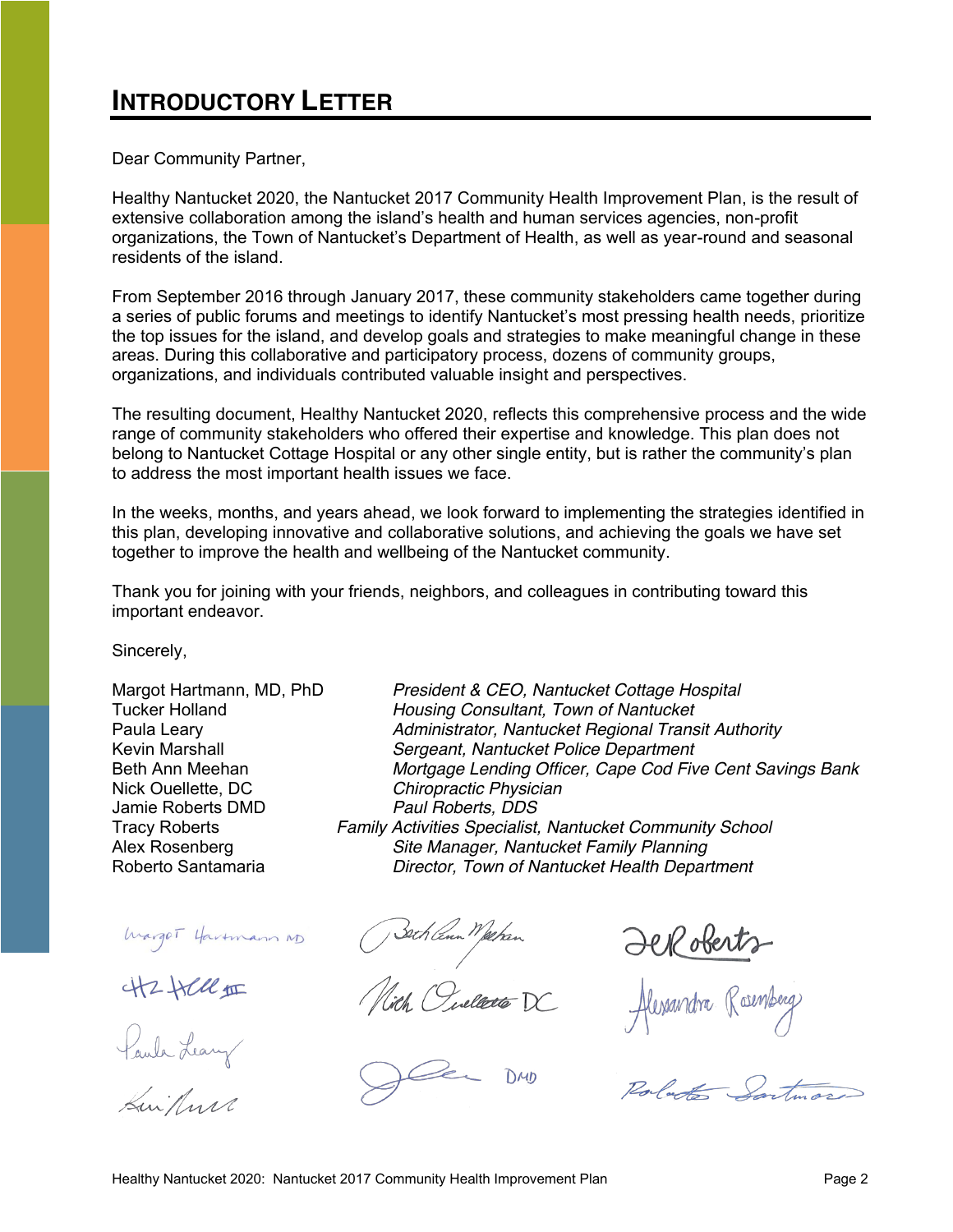# **Table of Contents**

|      | HEALTHY NANTUCKET 2020: NANTUCKET 2017 COMMUNITY HEALTH IMPROVEMENT PLAN 6                 |  |
|------|--------------------------------------------------------------------------------------------|--|
| I.   |                                                                                            |  |
| Ⅱ.   |                                                                                            |  |
|      |                                                                                            |  |
|      |                                                                                            |  |
|      | Relationship Between the Community Health Improvement Plan and Other Guiding Documents and |  |
|      |                                                                                            |  |
| IV.  |                                                                                            |  |
| V.   |                                                                                            |  |
|      |                                                                                            |  |
|      |                                                                                            |  |
|      |                                                                                            |  |
| VI.  |                                                                                            |  |
|      |                                                                                            |  |
|      |                                                                                            |  |
|      |                                                                                            |  |
|      |                                                                                            |  |
| VII. |                                                                                            |  |
|      |                                                                                            |  |
| IX.  |                                                                                            |  |
|      |                                                                                            |  |
|      |                                                                                            |  |
|      |                                                                                            |  |
|      |                                                                                            |  |
|      |                                                                                            |  |
|      |                                                                                            |  |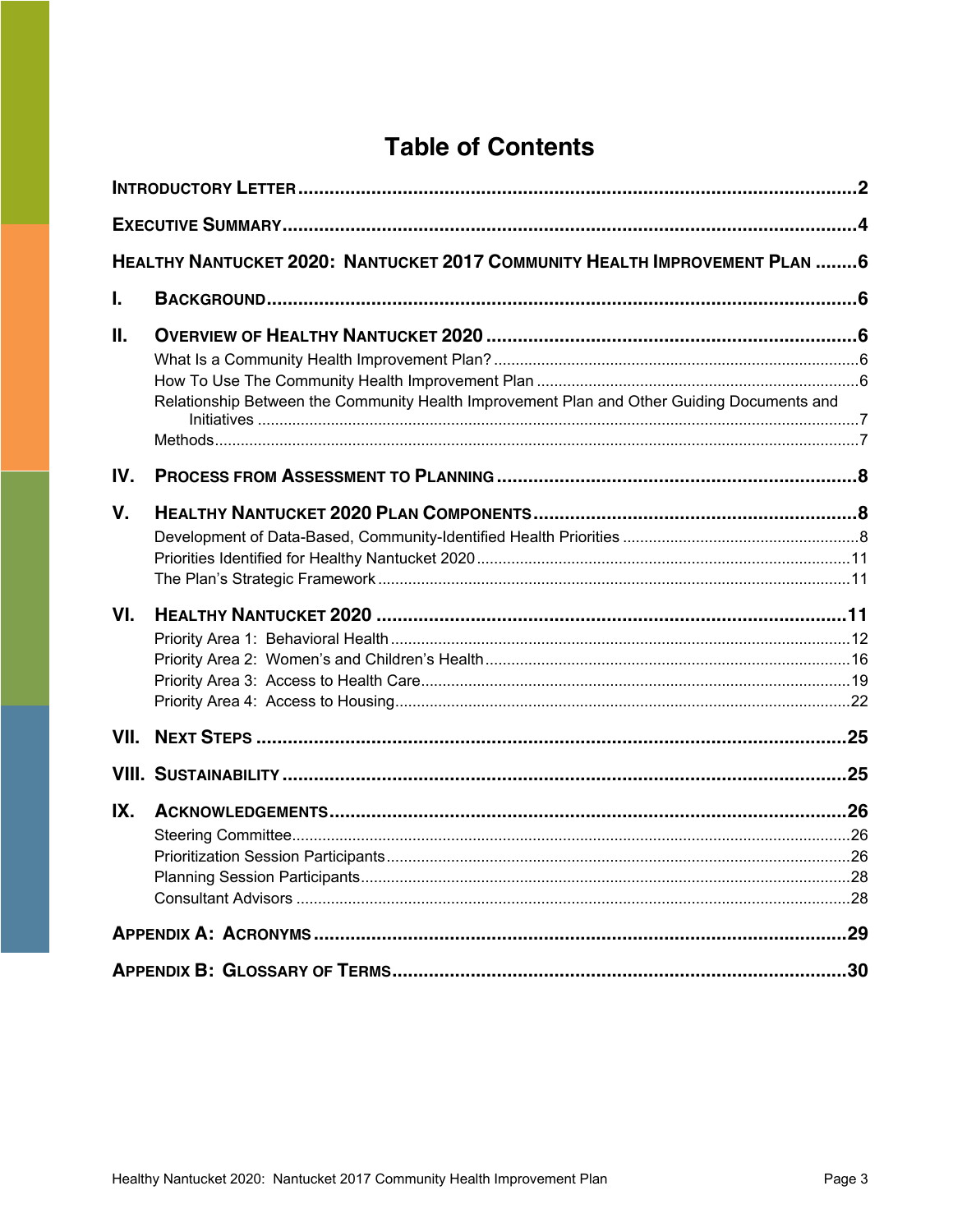# <span id="page-3-0"></span>**EXECUTIVE SUMMARY**

It is critical to understand the specific environmental factors on Nantucket -- where and how we live, learn, work, and play, and how they in turn influence our health -- in order to implement the best strategies for community health improvement. To accomplish this goal, Nantucket Cottage Hospital led a comprehensive community health planning effort to measurably improve the health of residents on the island. This effort included two major phases:

- 1. A community health needs assessment (CHNA), conducted by Nantucket Cottage Hospital, to identify the health related needs and strengths of the island community, and
- 2. A community health improvement plan (CHIP) to determine major health priorities, overarching goals, and specific objectives and strategies that can be implemented in a coordinated way to address these needs.

The CHNA and CHIP are essential frameworks for guiding future services, programs, and policies for healthcare and public health-serving agencies on the island.

Healthy Nantucket 2020, the 2017 Community Health Improvement Plan, was developed over the period September, 2016 - December, 2016, using the key findings from the CHNA. The 2015 Nantucket Community Health Needs Assessment is part of Nantucket Cottage Hospital's ongoing efforts to assess the health needs of the island community. This effort included focus groups with the Healthy Community Collaborative and Nantucket Cottage Hospital's Patient & Family Advisory Council, as well as a Quality of Life survey that was distributed widely throughout the community.

The 2015 CHNA is accessible at:

#### <http://nantuckethospital.org/wp-content/uploads/2015/08/NCH-2015-CHNA.pdf>

To develop a plan for improved community health, and help sustain implementation efforts, the community health assessment and planning process engaged community partners through different avenues. These partners included a cross-sector of community members such as health care, businesses, public safety, schools, emergency response services, holistic healthcare, planning and development, and transportation, as well as year-round and seasonal residents.

In 2016, Nantucket Cottage Hospital engaged Health Resources in Action (HRiA), a non-profit public health organization located in Boston, MA, as a consultant partner to provide strategic guidance and facilitation of the Community Health Improvement Plan process, to review and provide feedback on draft documents and output, and to develop the resulting plan.

The Steering Committee met at a kick-off meeting on September 13, 2016 to receive an overview of the planning process, review data outcomes from the CHNA, and review the proposed process and timeline for engaging community members.

Three Community Forums were held to confirm the CHNA findings and gather additional community input. On September 20, 2016, Health Resources in Action, Inc. (HRiA) facilitated two community forums at Nantucket High School. A third community forum, facilitated by Nantucket Cottage Hospital, was held on October 2, 2016 following the Spanish Mass at St. Mary's Church.

During the Community Forums, CHNA findings were shared as well as an overview of the prioritization process for identifying Community Health Improvement Plan priorities. Participants then took part it a facilitated discussion designed to gather input on the CHNA findings as well as feedback on health needs that were not captured in the CHNA.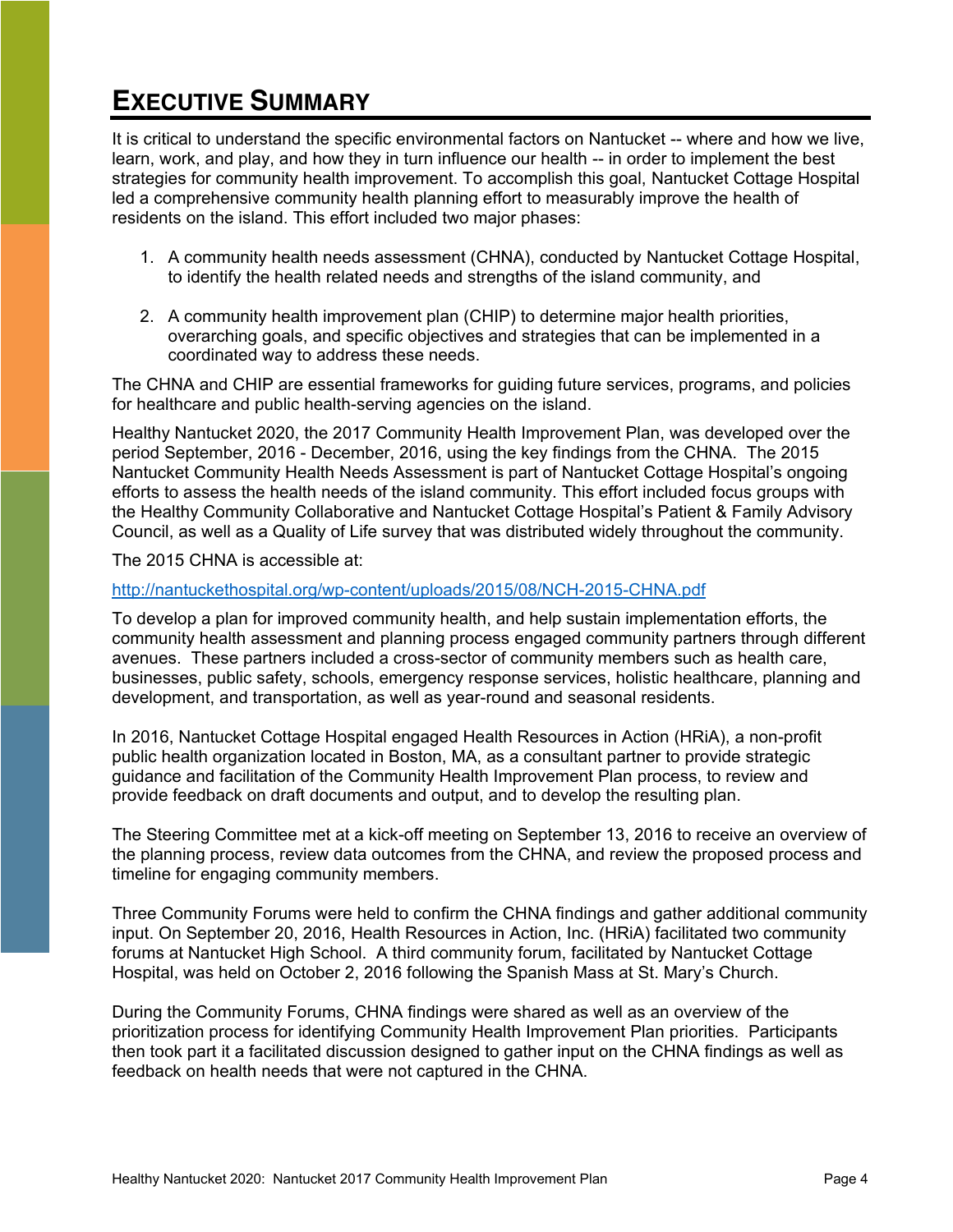# **Health Priorities**

A group of over 60 key stakeholders gathered on October 6, 2016 to identify the priorities for the Community Health Improvement Plan. After reviewing the CHNA findings, participants provided feedback on other health priorities to be considered as part of the prioritization process. Participants then used a rating tool and with defined criteria and a voting process to identify those health needs that were both important and feasible for inclusion in the plan.

Three key priorities were selected for planning: Behavioral Health, Access to Healthcare, Women's and Children's Health, and Access to Housing. Language was proposed and agreed upon as a cross-cutting strategy. Language includes translation services, availability of services and materials in multiple languages, and the availability of English classes.

| <b>Priority Area</b>                                | <b>Goal Statement</b> |                                                                                                                                                           |  |  |
|-----------------------------------------------------|-----------------------|-----------------------------------------------------------------------------------------------------------------------------------------------------------|--|--|
| <b>Priority 1: Behavioral Health</b>                |                       | Goal 1: Enhance overall wellness for the Nantucket community<br>through the implementation of an effective and<br>collaborative Behavioral Health System. |  |  |
| Priority 2: Women's and<br><b>Children's Health</b> | Goal 2:               | Improve the health, safety, and well-being of all women,<br>infants, children, and families of the diverse Nantucket<br>community.                        |  |  |
| <b>Priority 3: Access to</b><br><b>Healthcare</b>   |                       | Goal 3: Enhance access to healthcare for the Nantucket<br>community.                                                                                      |  |  |
| <b>Priority 4: Access to</b><br><b>Housing</b>      |                       | Goal 4: Ensure access to safe, stable, affordable, year-round<br>housing across all income levels.                                                        |  |  |

A group of key stakeholders met for two, half-day planning sessions in November 2016 to develop the core elements of the Community Health Improvement Plan. In the first planning session, participants developed and revised goals, and developed draft objectives and indicators. In the second planning session, participants finalized their draft objectives and indicators, and developed strategies to meet each objective. The output of these two sessions follows below.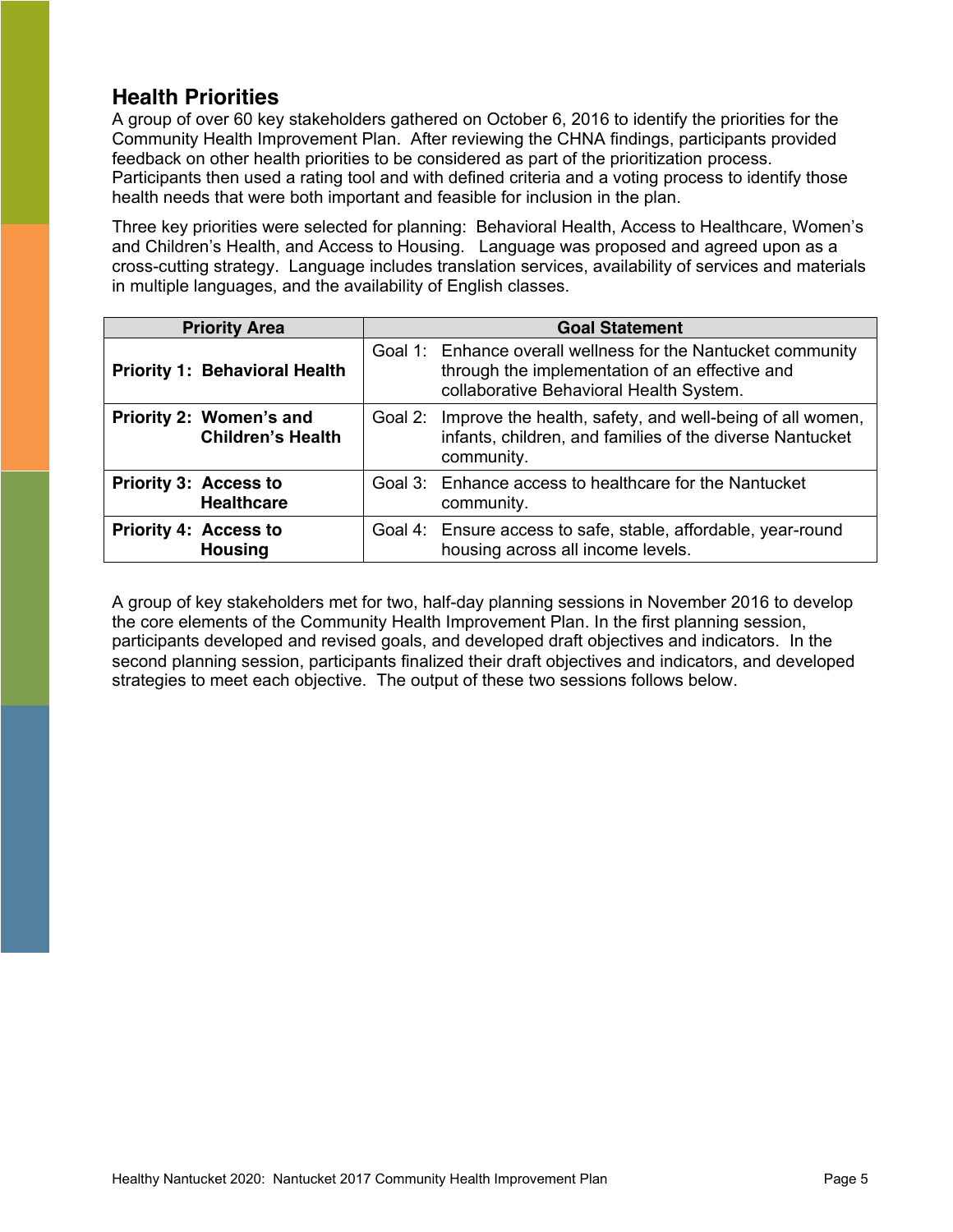# <span id="page-5-1"></span><span id="page-5-0"></span>**I. BACKGROUND**

It is critical to understand the specific environmental factors on Nantucket -- where and how we live, learn, work, and play, and how they in turn influence our health -- in order to implement the best strategies for community health improvement. To accomplish this goal, Nantucket Cottage Hospital led a comprehensive community health planning effort to measurably improve the health of residents on the island. This effort included two major phases:

- 1. A community health needs assessment (CHNA), conducted by Nantucket Cottage Hospital, to identify the health related needs and strengths of the island community, and
- 2. A community health improvement plan (CHIP) to determine major health priorities, overarching goals, and specific objectives and strategies that can be implemented in a coordinated way to address these needs.

The CHNA and CHIP are essential frameworks for guiding future services, programs, and policies for healthcare and public health-serving agencies on the island.

# <span id="page-5-3"></span><span id="page-5-2"></span>**II. OVERVIEW OF HEALTHY NANTUCKET 2020**

## **What Is a Community Health Improvement Plan?**

A Community Health Improvement Plan, or CHIP, is a data-driven, collective, action-oriented strategic plan that outlines the priority health issues for a defined community, and how these issues will be addressed, including strategies and measures, to ultimately improve the health of the community. These plans are created through a community-wide, collaborative planning process that engages partners and organizations to develop, support, and implement the plan. A Community Health Improvement Plan is intended to serve as a vision for the health of the community and a unifying framework for organizations to use in leveraging resources, engaging partners, and identifying their own priorities and strategies for community health improvement.<sup>1</sup>

Building upon the key findings and themes identified in the 2016 Community Health Needs Assessment (CHNA), the Community Health Improvement Plan:

- Identifies priority issues for action to improve community health
- Outlines an implementation and improvement plan with performance measures for evaluation
- Guides future community decision-making related to community health improvement

## <span id="page-5-4"></span>**How To Use The Community Health Improvement Plan**

A Community Health Improvement Plan is designed to be a broad, strategic framework for community health, and should be modified and adjusted as conditions, resources, and external environmental factors change. It is developed and written in a way that engages multiple perspectives so that all community groups and sectors – private and nonprofit organizations, government agencies, academic institutions, community- and faith-based organizations, and citizens – can unite to improve the health and quality of life for all people who live, work, learn, and play on Nantucket. We encourage you to review the priorities and

 $1$  As defined by the Health Resources in Action, Strategic Planning Department, 2012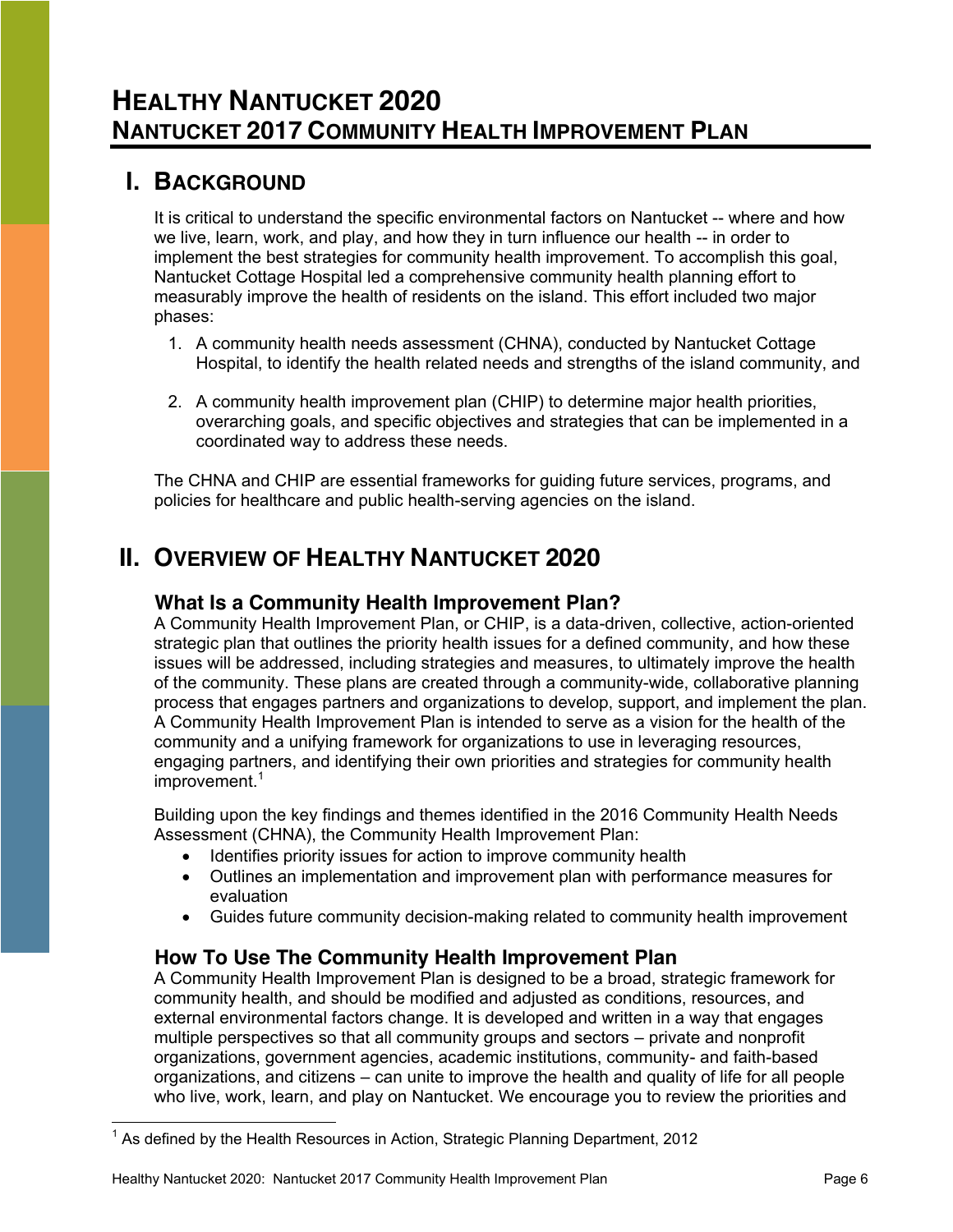goals, reflect on the suggested strategies, and consider how you can participate in this effort, in whole or in part, as either an independent contributor or as a member of a health-focused agency, organization, or group. Consider: How do your current plans align with the CHIP? How can your future plans align with the CHIP?

## <span id="page-6-0"></span>**Relationship Between the Community Health Improvement Plan and Other Guiding Documents and Initiatives**

The Community Health Improvement Plan was designed to complement and build upon other guiding documents, plans, initiatives, and coalitions already in place to improve the public health on Nantucket. Rather than conflicting with or duplicating the recommendations and actions of existing frameworks and coalitions, the participants of the planning process identified potential partners and resources already engaged in these efforts wherever possible.

## <span id="page-6-1"></span>**Methods**

Following the guidelines of the National Association of County and City Health Officials (NACCHO), the community health improvement process was designed to integrate and enhance the activities of many organizations' contributions to community health improvement, building on current assets, enhancing existing programs and initiatives, and leveraging resources for greater efficiency and impact. To develop the Community Health Improvement Plan, Nantucket Cottage Hospital engaged influential leaders in healthcare, academia, mental health, local government, social services, and other community based organizations.

The overall process, which includes assessment, planning, implementation, and evaluation, is a continuous cycle of improvement that seeks to show demonstrable improvement on key health priorities over the course of time. The cyclical nature of the Core Public Health Functions is illustrated in [Figure 1.](#page-6-2)

The next phase of Healthy Nantucket 2020 will involve broad implementation of the strategies through an annual action plan developed from the Community Health Improvement Plan, as well as monitoring and evaluation of the plan's short-term and long-term outcome indicators.



## <span id="page-6-2"></span>**Figure 1: The Cyclical Nature of the Core Public Health Functions**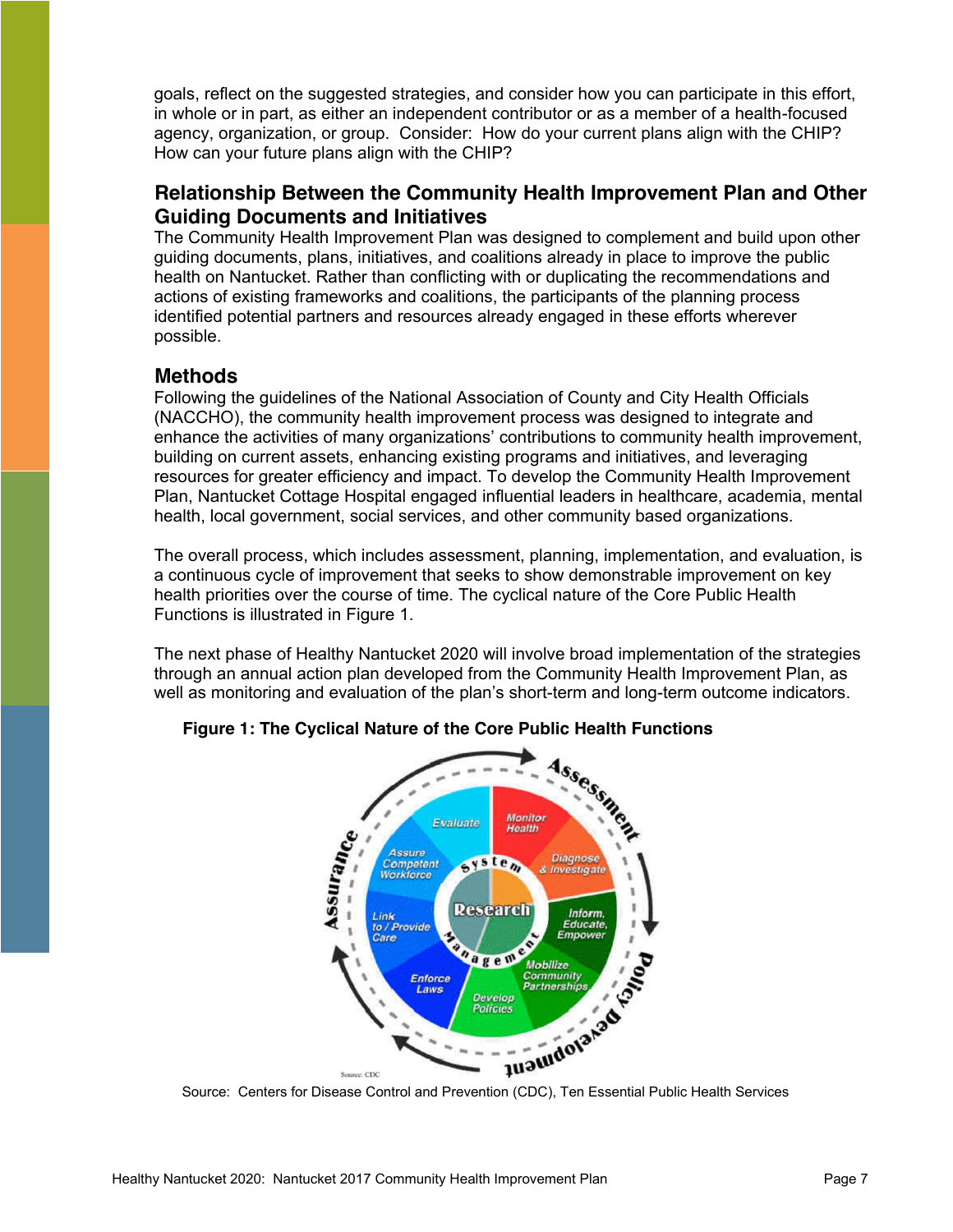# <span id="page-7-0"></span>**IV. PROCESS FROM ASSESSMENT TO PLANNING**

Nantucket Cottage Hospital and key stakeholders developed this Community Health Improvement Plan over the period September, 2016 - December, 2016 using the key findings from the CHNA. The 2015 Nantucket Community Health Needs Assessment is part of Nantucket Cottage Hospital's ongoing efforts to assess the health needs of the island community.

The 2015 CHNA is accessible at

<http://nantuckethospital.org/wp-content/uploads/2015/08/NCH-2015-CHNA.pdf>

The Community Health Improvement Plan utilized a participatory, collaborative approach guided in part by elements of the Mobilization for Action through Planning and Partnerships  $(MAPP)$  process.<sup>2</sup> MAPP, a comprehensive, community-driven planning process for improving health, is a strategic framework that many community health coalitions across the country have employed to help direct their planning efforts. MAPP comprises rigorous assessment as the foundation for planning, and includes the identification of strategic issues and goal/strategy formulation as prerequisites for action. Since health needs are constantly changing as a community and its context evolve, the cyclical nature of the MAPP process allows for the periodic identification of new priorities and the realignment of activities and resources to address them.

To develop a plan for improved community health, and help sustain implementation efforts, the community health assessment and planning process engaged community partners through different avenues. These partners included a cross-sector of community members such as health care, businesses, public safety, schools, emergency response services, holistic healthcare, planning and development, and transportation, as well as year-round and seasonal residents of the island.

In 2016, Nantucket Cottage Hospital engaged Health Resources in Action (HRiA), a non-profit public health organization located in Boston, MA, as a consultant partner to provide strategic guidance and facilitation of the planning process, to review and provide feedback on draft documents and output, and to develop the resulting plan.

# <span id="page-7-2"></span><span id="page-7-1"></span>**V. HEALTHY NANTUCKET 2020 PLAN COMPONENTS**

## **Development of Data-Based, Community-Identified Health Priorities**

In 2015, Nantucket Cottage Hospital conducted the Nantucket Community Health Needs Assessment is part of Nantucket Cottage Hospital's ongoing efforts to assess the health needs of the island community. This effort included focus groups with the Healthy Community Collaborative and Nantucket Cottage Hospital's Patient & Family Advisory Council, as well as a Quality of Life survey that was distributed widely throughout the community.

The Steering Committee met at a kick-off meeting on September 13, 2016 to receive an overview of the planning process, review data outcomes from the CHNA, and review the proposed process and timeline for engaging community members.

 $2$  Advanced by the National Association of County and City Health Officials (NACCHO), MAPP's vision is for communities to achieve improved health and quality of life by mobilizing partnerships and taking strategic action. Facilitated by public health leaders, this framework helps communities apply strategic thinking to prioritize public health issues and identify resources to address them. More information on MAPP can be found at: [http://www.naccho.org/topics/infrastructure/mapp/](http://www.naccho.org/topics/infrastructure/mapp/framework/index.cfm)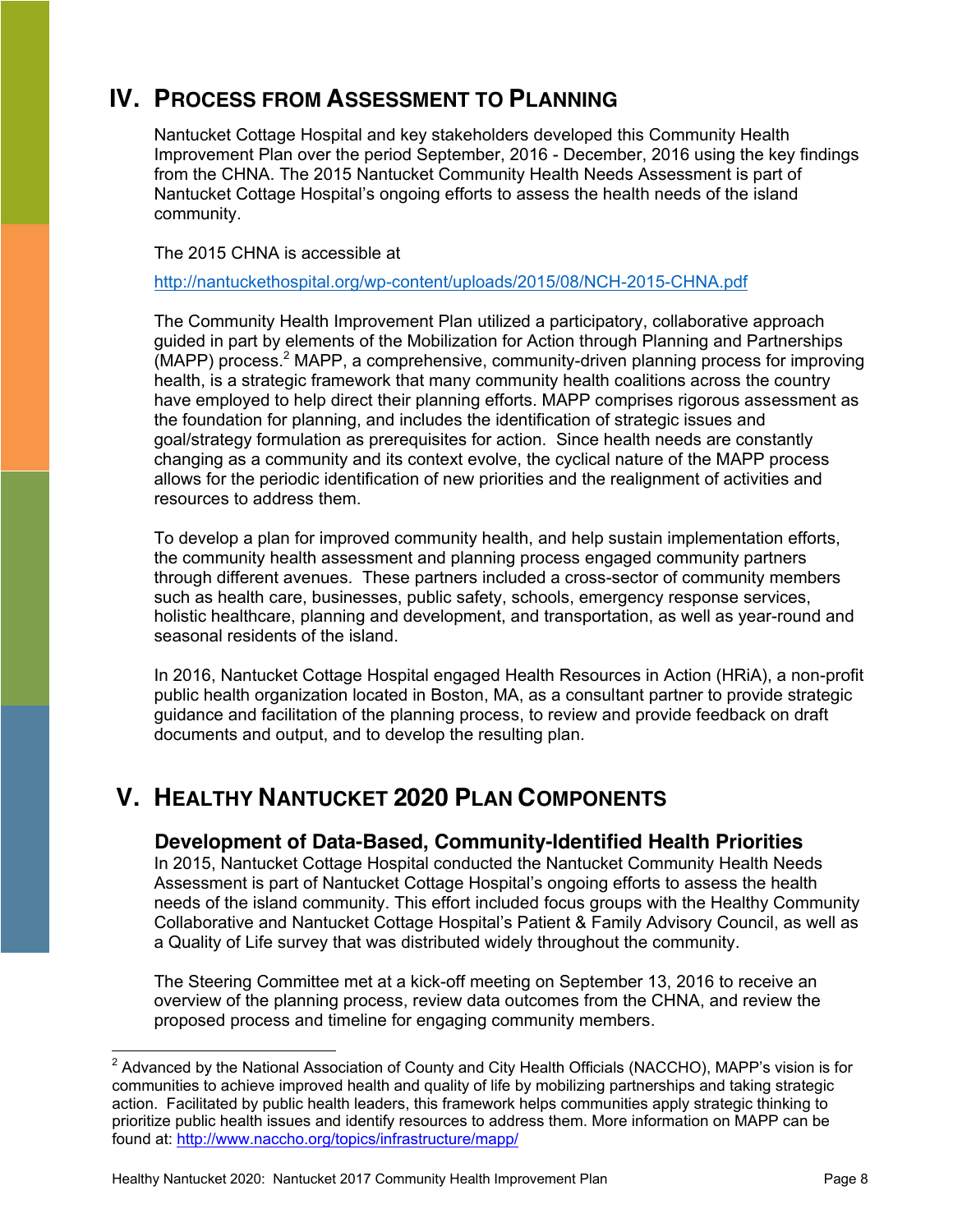Three Community Forums were held to confirm the CHNA findings and gather additional community input. On September 20, 2016, Health Resources in Action, Inc. (HRiA) facilitated two community forums at Nantucket High School. A third community forum, facilitated by Nantucket Cottage Hospital, was held on October 2, 2016 following the Spanish Mass at St. Mary's Church.

During the Community Forums, CHNA findings were shared as well as an overview of the prioritization process for identifying Community Health Improvement Plan priorities. Participants then took part in a facilitated discussion around the CHNA findings using the following questions:

- 1. Was there anything presented that was new or surprising to you?
- 2. Would you consider the issues we discussed today to be the top health issues in this community? Why or why not?
- 3. Do you see gaps in health care in Nantucket County? If yes, where?
- 4. What is one thing that you think could be done to improve the health of your community?

The following items were the main themes for health priorities that came out of the health needs assessment:

- 1. Alcohol Use Disorders (AUDs) and Substance Use Disorders (SUDs)
- 2. Access to Housing
- 3. Mental Health Disorders
- 4. Cancer
- 5. Access to Health Care
- 6. Good Schools, Jobs, and Economy

The following additional themes were identified during the community forums:

- 1. Children/Pediatrics
- 2. Women
- 3. Language
- 4. Elder Care

A group of over 60 key stakeholders gathered on October 6, 2016 to identify the priorities for the Community Health Improvement Plan. Participants used a rating tool and with defined criteria and a voting process to identify those health needs that were both important and feasible for inclusion in the plan. The following priorities and related topic areas were presented for their consideration:

#### 1. **Behavioral Health**

- Alcohol Use Disorders (AUDs)
- Substance Use Disorders (SUDs)
- Mental Health Disorders

#### **2. Access to Housing**

- **-** Affordability
- **Availability**
- **Homelessness**
- **3. Cancer**
	- High incidence rates of certain cancers
- **4. Good Schools, Jobs, and Economy**
	- High unemployment rates
- Need for more doctors
	- PCP's and Specialty Providers
	- Eye Health and Oral Health
- Cost to go off island for care
- **Integration, Collaboration, Alternatives**

#### **6. Women's and Children's Health**

- **Pediatrics & Pediatric Specialists**
- **Early Childhood and Childcare**
- Women's Health/OBGYN
- **7. Language**
	- Availability of translation services
	- Availability of services and materials in multiple languages
	- **English classes**
- **8. Elder Care**

# **5. Access to Health Care**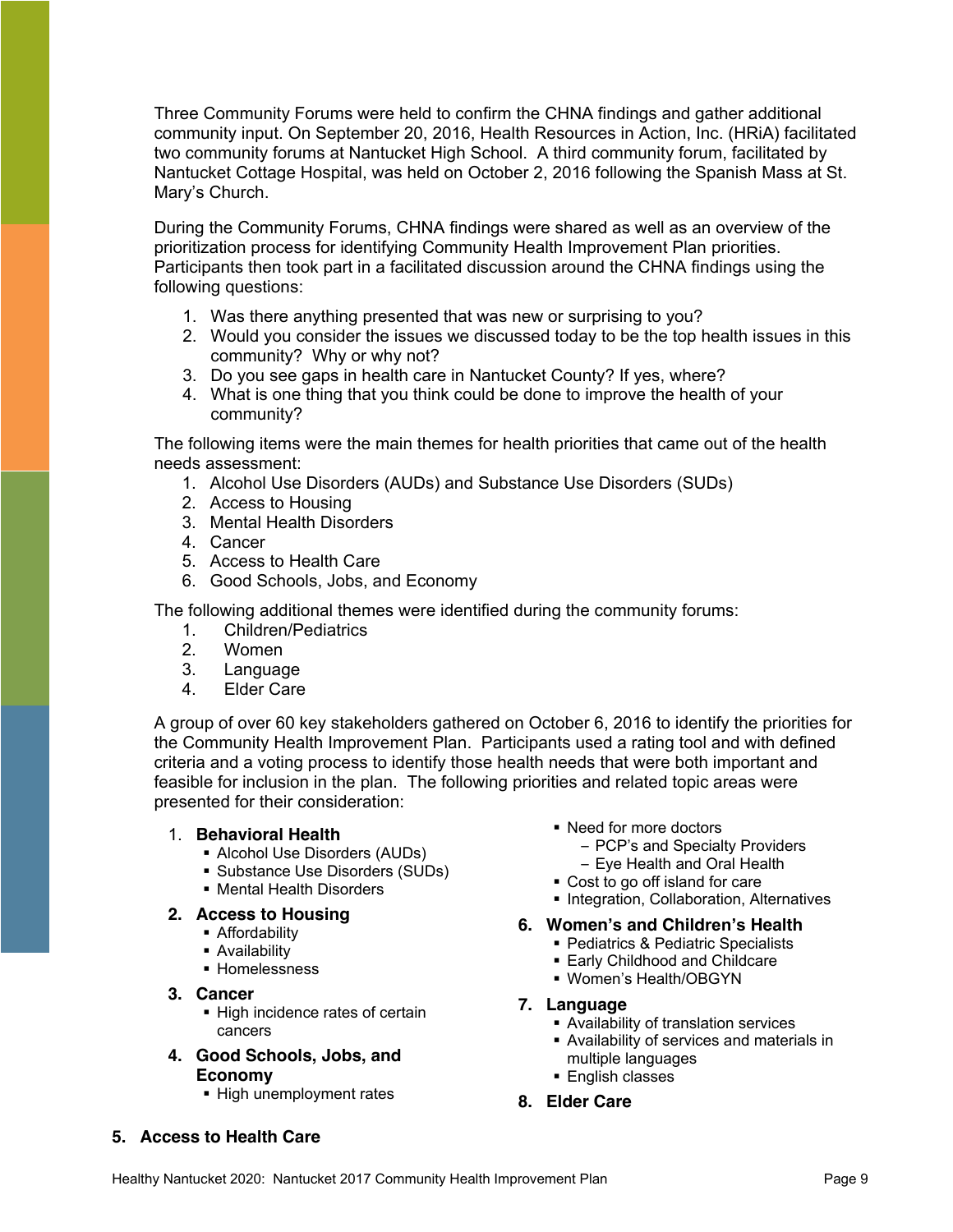After discussion at the prioritization meeting, participants added several items to the topics under the proposed priorities and added Tick Borne Diseases as a ninth priority. The group accepted a proposal that Language be considered a cross-cutting strategy across all identified priorities of the Community Health Improvement Plan. It was removed from the list of priorities for consideration.

Participants were presented with a list of criteria to be used to identify the 3-4 priorities for Healthy Nantucket 2020. An additional column/criteria for SUSTAINABILITY was added at the Prioritization Meeting, asking participants to consider the extent to which they thought sustainable change could be achieved for each health issue.

| <b>RELEVANCE</b><br>How Important Is It?                                | Burden (magnitude and severity; economic cost; urgency) of the<br>problem<br>- Community concern<br>- Focus on equity and accessibility                                                        |
|-------------------------------------------------------------------------|------------------------------------------------------------------------------------------------------------------------------------------------------------------------------------------------|
| <b>APPROPRIATENESS</b><br>Should the Community of<br>Nantucket Do It?   | Ethical and moral issues<br>- Human rights issues<br>- Legal aspects<br>- Political and social acceptability<br>- Public attitudes and values                                                  |
| <b>IMPACT</b><br>What will the Community<br>of Nantucket Get Out of It? | - Effectiveness<br>- Coverage<br>- Builds on or enhances current work<br>- Can move the needle and demonstrate measureable outcomes<br>- Proven strategies to address multiple wins            |
| <b>FEASIBILITY</b><br>Can the Community of<br>Nantucket do It?          | Community capacity<br><b>Technical capacity</b><br>Economic capacity<br>- Political capacity/will<br>- Socio-cultural aspects<br><b>Ethical aspects</b><br>- Can identify easy short-term wins |
| <b>SUSTAINABILITY</b>                                                   | - Ability to maintain efforts/activities beyond the initial CHIP timeframe                                                                                                                     |

Participants calculated an overall rating for each health issue by adding their five ratings. Each participant received three dots stickers and were asked to place their dots on the three key health issues that received the three highest overall Total Ratings on their rating worksheet. Participants used their personal judgment to break any ties. The results of the dot voting process are depicted in the table below.

|    | <b>Key Health Issues</b>                    | <b>Number of Votes</b> |
|----|---------------------------------------------|------------------------|
|    | <b>Behavioral Health</b>                    | 45                     |
|    | <b>Access to Housing</b>                    | 23                     |
| 3  | Cancer                                      | 5                      |
| 4. | Good Schools, Jobs, and Economy             | 12                     |
| 5. | <b>Access to Health Care</b>                | 28                     |
| 6. | <b>Women's and Children's Health</b>        | 23                     |
|    | <del>Language</del>                         |                        |
| 8. | <b>Elder Care</b>                           | 5                      |
| 9. | Tick-Borne Diseases (added by participants) |                        |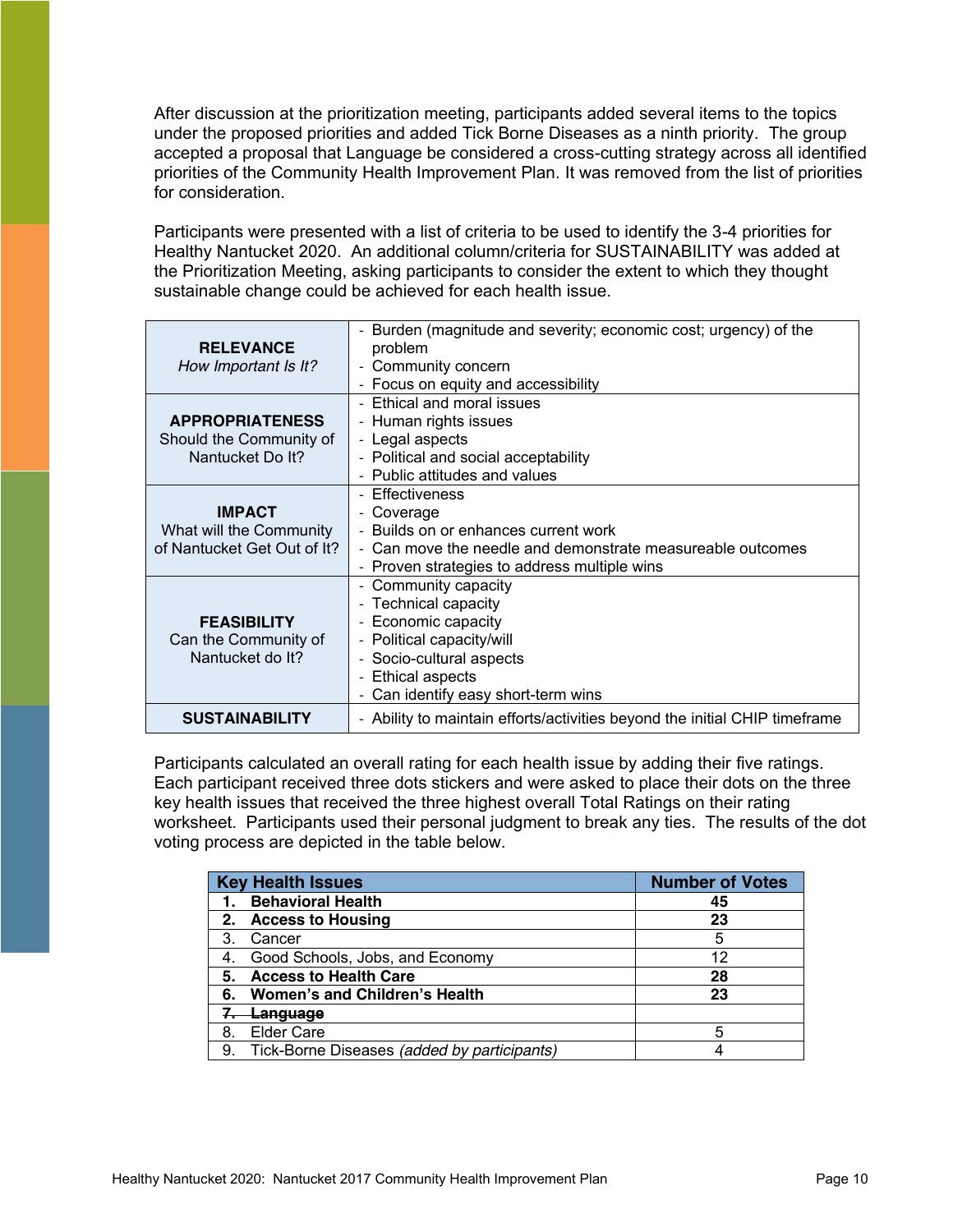# <span id="page-10-0"></span>**Priorities Identified for Healthy Nantucket 2020**

- 1. Behavioral Health
- 2. Access to Healthcare
- 3. Women's and Children's Health
- 4. Access to Housing

# <span id="page-10-1"></span>**The Plan's Strategic Framework**

Following the prioritization meeting, key stakeholders met in November for two, half-day planning sessions facilitated by HRiA consultants to develop the core elements of the Community Health Improvement Plan. In the first planning session, participants developed and revised goals, and developed draft objectives and indicators. In the second planning session, participants finalized their draft objectives and indicators, and developed strategies to meet each objective.

Working group participants were provided sample evidence-based strategies from a variety of resources including The Community Guide to Preventive Services, County Health Rankings, Healthy People 2020, and the National Prevention Strategy. Indicators for each objective were identified based on data available from the CHNA, using whenever possible, targets outlined in Healthy People 2020 (HP2020).

HP2020 is the federal government's prevention agenda for building a healthier nation. It is a statement of national health objectives designed to identify the most significant preventable threats to health and to establish national goals to reduce these threats.

The draft Community Health Improvement Plan was completed and disseminated to working group members for electronic review and feedback. This feedback was incorporated into the final draft of the plan, which will be used to guide annual implementation plans.

# <span id="page-10-2"></span>**VI. HEALTHY NANTUCKET 2020**

Real, lasting community change stems from critical assessment of current conditions, an aspirational framing of the desired future, and a clear evaluation of whether efforts are making a difference. Outcome indicators tell the story about where a community is in relation to its vision, as articulated by its related goals, objectives, and strategies. Targets for identified outcome indicators have been established using baseline data provided in the Community Health Needs Assessment, wherever possible. Where no data were readily available, objectives were noted as "Developmental" and a primary strategy will be to collect and analyze data and determine a baseline for successive annual comparisons.

The following pages outline the Goals, Objectives, Strategies, Outcome Indicators, and Potential Partners/Resources for the four health priority areas outlined in the Community Health Improvement Plan. See Appendix B for a glossary of terms used in this plan.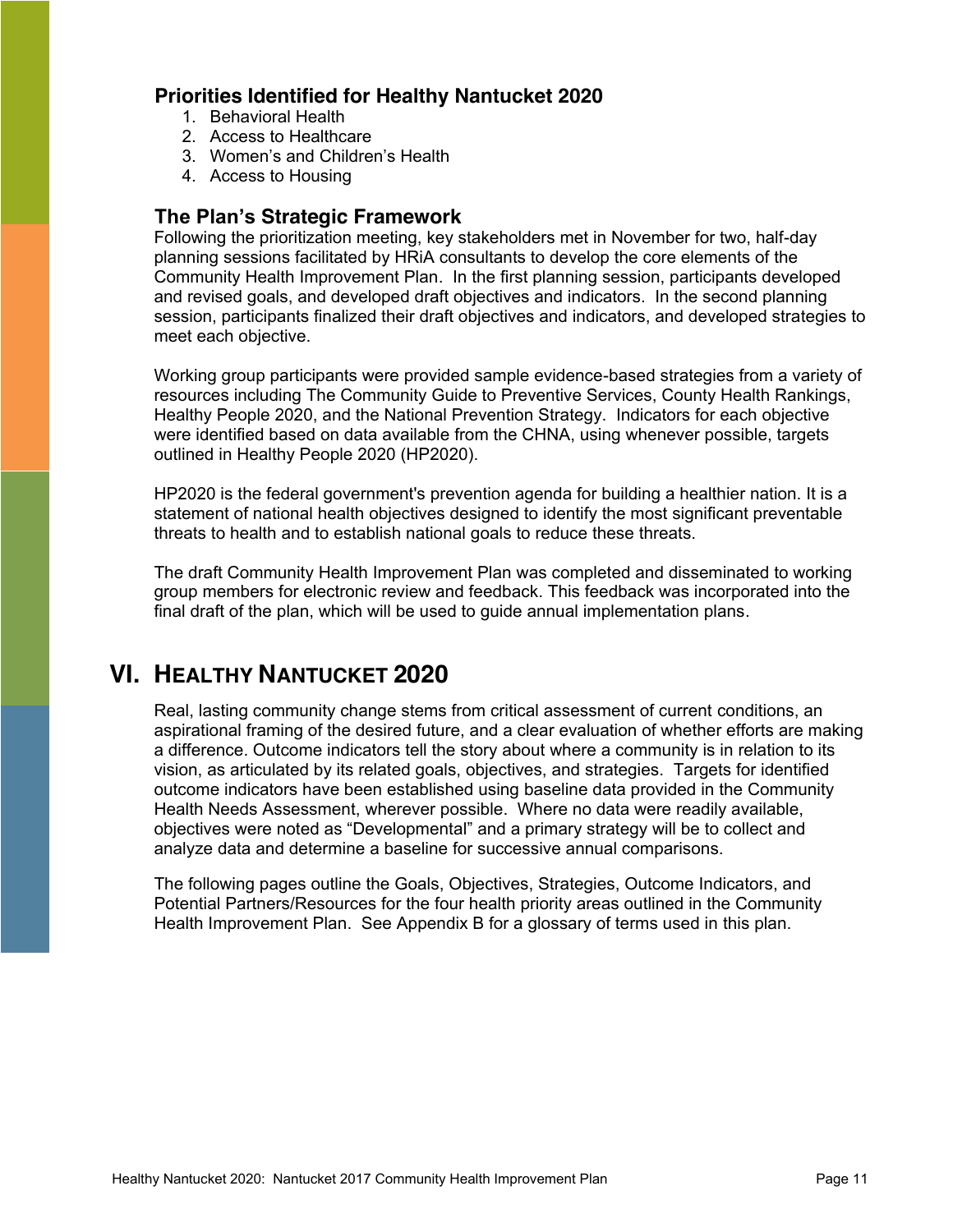# <span id="page-11-0"></span>**Priority Area 1: Behavioral Health**

When quality of life survey respondents were asked to identify the three most important health problems on Nantucket (e.g., those that have the greatest impact on overall community health), the leading problems identified were: alcohol and substance use disorders (63.4%); access to housing (48.2%); mental health disorders (35.3%); and cancers (20.5%).<sup>3</sup>

Survey respondents cited substance use disorders as the most pressing health problem on Nantucket. Alcohol and drug use disorders on Nantucket were also key themes discussed in focus groups. These problems are not new on the island, but there is increased attention and awareness due to recent opioid overdoses, the growth of alcohol-fueled events on Nantucket.<sup>4</sup>

Quality of life survey respondents cited mental health disorders (anxiety, depression, etc.) as the third most important health problem on Nantucket.<sup>5</sup> Focus group participants also noted the issue of mental health on Nantucket and referred to the number of suicides over the past year among middle-aged men. They also acknowledged the island's existing clinicians, providers, and agencies are all over-extended given the extent of the issues and noted the great need for an inpatient treatment capacity. $^6$ 

#### **Goal 1: Enhance overall wellness for the Nantucket community through the implementation of an effective and collaborative Behavioral Health System.**

#### *Objectives*

| By 2020, decrease suicide attempts by 10% a year. |                         |                    |                                      |  |  |
|---------------------------------------------------|-------------------------|--------------------|--------------------------------------|--|--|
| <b>Outcome Indicators</b>                         | <b>Baseline</b>         | 2020 Target        | Data Source                          |  |  |
| Number of suicide<br>attempts/ideations           | 34 per year<br>2015     | $<$ 25 per<br>year | Nantucket Cottage<br>Hospital        |  |  |
| Number of suicide deaths                          | 0 per year<br>2013-2014 | 0 per year         | <b>County Clerk</b><br>Certification |  |  |

1 per year 2015-2016

**1.1: By 2020, decrease suicide attempts by 10% a year.**

- 1.1.1: Educate all employers (e.g., small and large employers, Builder's Association, Chamber of Commerce), on Nantucket and implement Employee Assistance Programs to recognize and refer high risk employees.
- 1.1.2: Expand education about suicide risk by assessing and enhancing Signs of Suicide (SOS) program in Nantucket Schools.
- 1.1.3: Reduce the stigma surrounding suicidal thoughts by implementing an evidenced-based peer-to-peer program for the reduction of suicide in the Middle and High School (e.g., incorporate in existing health education or establish a hired position).
- 1.1.4: Establish a full-service mobile crisis unit.
- 1.1.5: Increase the availability to access needed behavioral health services.

NCH 2015 Community Health Needs Assessment, page 12<br>NCH 2015 Community Health Needs Assessment, page 15<br>NCH 2015 Community Health Needs Assessment, page 15<br>NCH 2015 Community Health Needs Assessment, page 16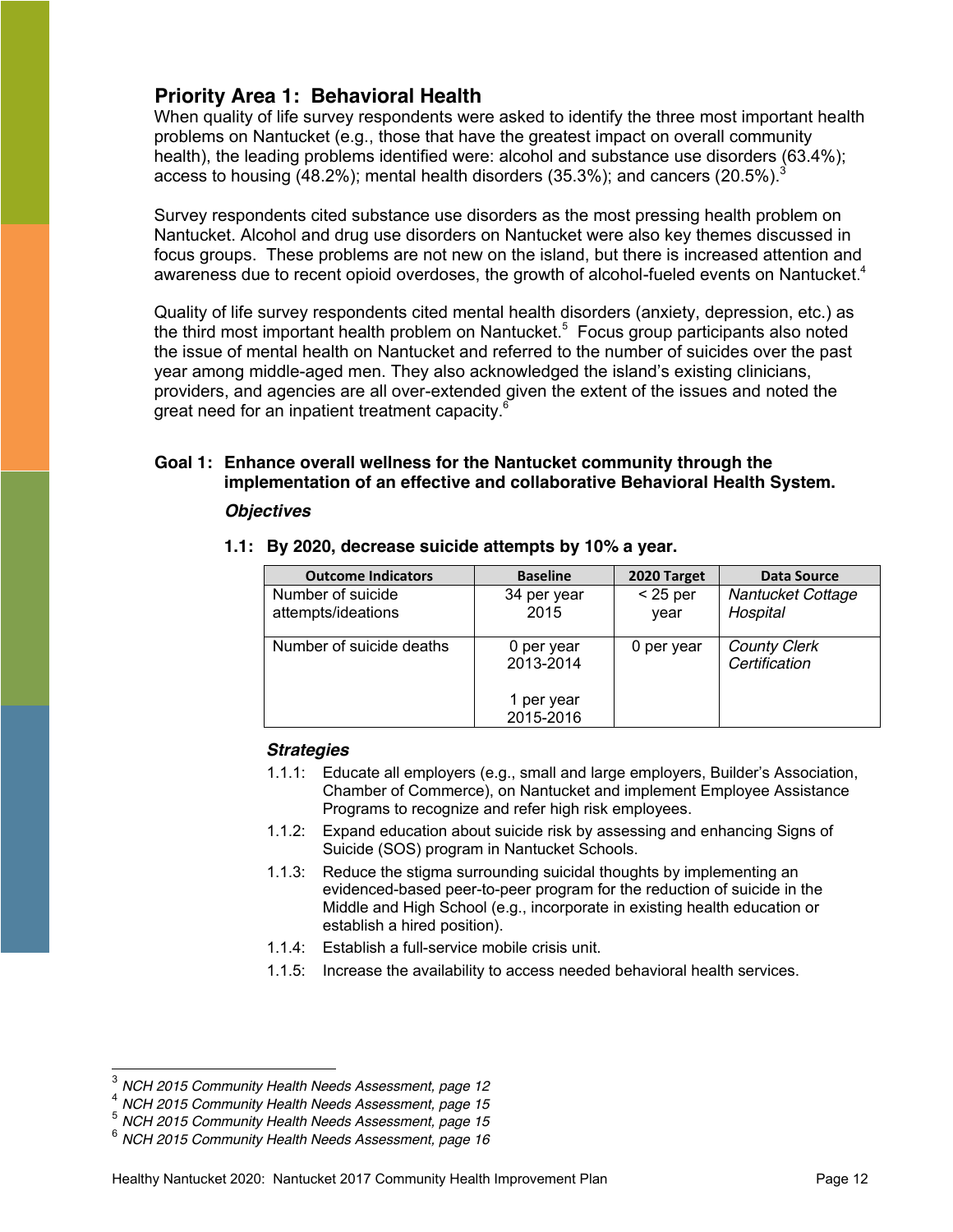#### **1.2 By 2020, decrease the need for emergency evaluation for mental health and substance use disorders by 10% per year.**

| <b>Outcome Indicators</b>  | <b>Baseline</b> | 2020 Target | Data Source       |
|----------------------------|-----------------|-------------|-------------------|
| Number of ED admissions to | 233             | 170         | Nantucket Cottage |
| hospital                   |                 |             | Hospital (NCH)    |
| Number of mobile crisis    | TBD             | TBD         |                   |
| evaluations                |                 |             |                   |

#### *Strategies*

- 1.2.1: Increase psycho-education to the community about mental health and substance use disorders.
- 1.2.2: Expand outreach to high risk populations.
- 1.2.3: Expand mental health and substance use disorders screening (e.g., Employee Assistance Program (EAP), tracks, schools, hospitality).
- 1.2.4: Develop sober hobbies that are free and accessible (e.g., art, music, exercise/gym).
- 1.2.5: Create community campaign to integrate mental health into ACK festivals (e.g., film, book).
- 1.2.6: Hire staff to reduce wait lists for mental health services.
- 1.2.7: Expand funding for English Language Learner (ELL) providers, outreach, and screening tools.
- 1.2.8: Establish a wellness center that houses all levels of care (e.g., Intensive Outpatient Program (IOP), Crisis Stabilization Unit (CSU)). (see also 1.5.3)
- 1.2.9: Offer and fund complementary and alternative medicines/therapies (CAM) (e.g., art, pet, narrative).
- 1.2.10: Offer unified crisis response services in all languages.

#### **1.3 By 2020, reduce reported/identified overdoses by 10% per year.**

| <b>Outcome Indicators</b> | <b>Baseline</b> | 2020 Target | Data Source         |
|---------------------------|-----------------|-------------|---------------------|
| Number of first responder | 11              |             | Nantucket Fire      |
| interventions             |                 |             | Department & Police |
|                           |                 |             | Department          |

- 1.3.1: Provide info/training to opioid users and bystanders (friends, family, co-users) on overdose (OD) risk factors including: danger of using alone, use of benzos, ETH or other drugs at the same time, re-initiation of use after a period of abstinence (i.e., lower tolerance).
- 1.3.2: Identify and agree upon a screening tool to be used by those who screen individuals at risk of overdose.
- 1.3.3: Utilize screening tool(s) to identify individuals at risk through screening by emergency department (ED), EMT, hospital staff, primary care physicians (PCPs), schools.
- 1.3.4: Distribute information about causes and consequences of OD to victims and bystanders, especially those refusing transport, via EMT and first responders.
- 1.3.5: Provide information on how to reduce OD risk for opioid users who are admitted, using a harm reduction model.
- 1.3.6: Educate users/bystanders on recognizing signs of OD and appropriate management strategies – rescue breathing, Narcan, and contacting EMS.
- 1.3.7: Provide multiple treatment options and support (Medication-Assisted Therapy, Group Therapy, etc.).
- 1.3.8: Enhance the Court Diversion Program for adults and children, including random probation.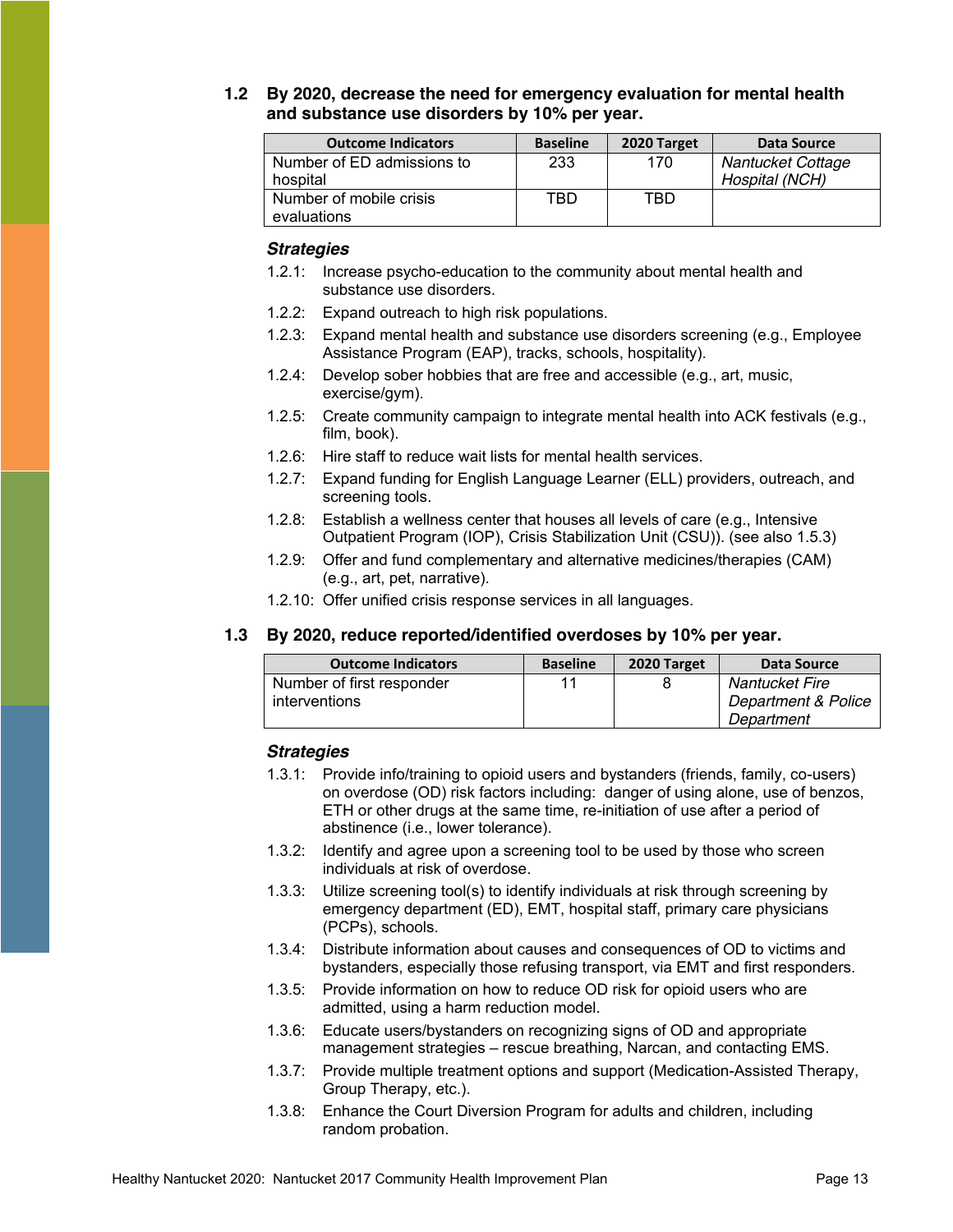| 1.4 Increase awareness of mental health and substance use disorders, and |
|--------------------------------------------------------------------------|
| preventive services for all ages in the most prevalent languages spoken. |

| <b>Outcome Indicators</b>           | <b>Baseline</b> | 2020 Target | <b>Data Source</b>       |
|-------------------------------------|-----------------|-------------|--------------------------|
| Number of exposures/programs        | TBD             | TBD         |                          |
| <b>Addiction Awareness Workshop</b> | $12$ /year      | TBD         | <b>Behavioral Health</b> |
|                                     | (monthly)       |             | Task Force               |
| NAMI run 12-week educational        | $1$ /year       | TBD         | <b>Behavioral Health</b> |
| course for people with loved ones   |                 |             | <b>Task Force</b>        |
| who have a mental illness           |                 |             |                          |
| <b>Educational community</b>        | $6$ /year       | <b>TBD</b>  | <b>Behavioral Health</b> |
| presentations and/or forums         |                 |             | Task Force               |
| Educational presentation for all    | $2$ /year       | <b>TBD</b>  | <b>Behavioral Health</b> |
| grade level students (mainly        |                 |             | <b>Task Force</b>        |
| middle and high school), on         |                 |             |                          |
| bullying, substance abuse and/or    |                 |             |                          |
| depression/suicide prevention       |                 |             |                          |

#### *Strategies*

- 1.4.1: Provide educational resources, activities and healthy alternatives for prevention of mental health and substance use disorders beginning with prenatal and post-partum care, continuing through all stages of life.
- 1.4.2: Adopt system wide evidence-based social and emotional learning program for all students K-12.
- 1.4.3: Implement holistic health alternative practices for students (i.e., incorporate creative arts, yoga, mindfulness, as post or in school activities).
- 1.4.4: Change the community and others' perception of Nantucket as a "party" community (e.g., sober, fun activities 1.2.7, Chamber of Commerce, Nantucket Police Department (NPD), EMT, NCH, schools, nonprofit organizations, Town of Nantucket, etc. to address it).

#### **1.5 By 2020, reduce barriers to accessing clinical and community preventative mental health and substance use disorders services, especially among populations at greatest risk.**

| <b>Outcome Indicators</b>                                    | <b>Baseline</b> | 2020 Target | Data Source |
|--------------------------------------------------------------|-----------------|-------------|-------------|
| <b>Wait Time</b>                                             | TBD             | TBD         |             |
| Usage of services (e.g. number of<br>visits to MH providers) | TBD.            | TBD         |             |

#### *Strategies*

- 1.5.1: Research funding/reimbursement and advocacy for clinical services (\*psych NP/LICSW/case manager).
- 1.5.2: Create navigation hub and global communication to community.
- 1.5.3: Create central billing services for behavioral health.
- 1.5.4: Create Wellness Center for integrated behavioral health services: see also 1.2.8)
	- Psychiatrist
	- Psych Nurse Practitioner (NP)
	- Licensed Independent Clinical Social Worker (LICSW)
	- Case Manager
	- Complementary and Alternative Medicines (CAM)

Barriers: insurance, finances, language, income, education/cultural differences, number of clinicians, transportation, night/weekend services, flexible work schedules (work with employers)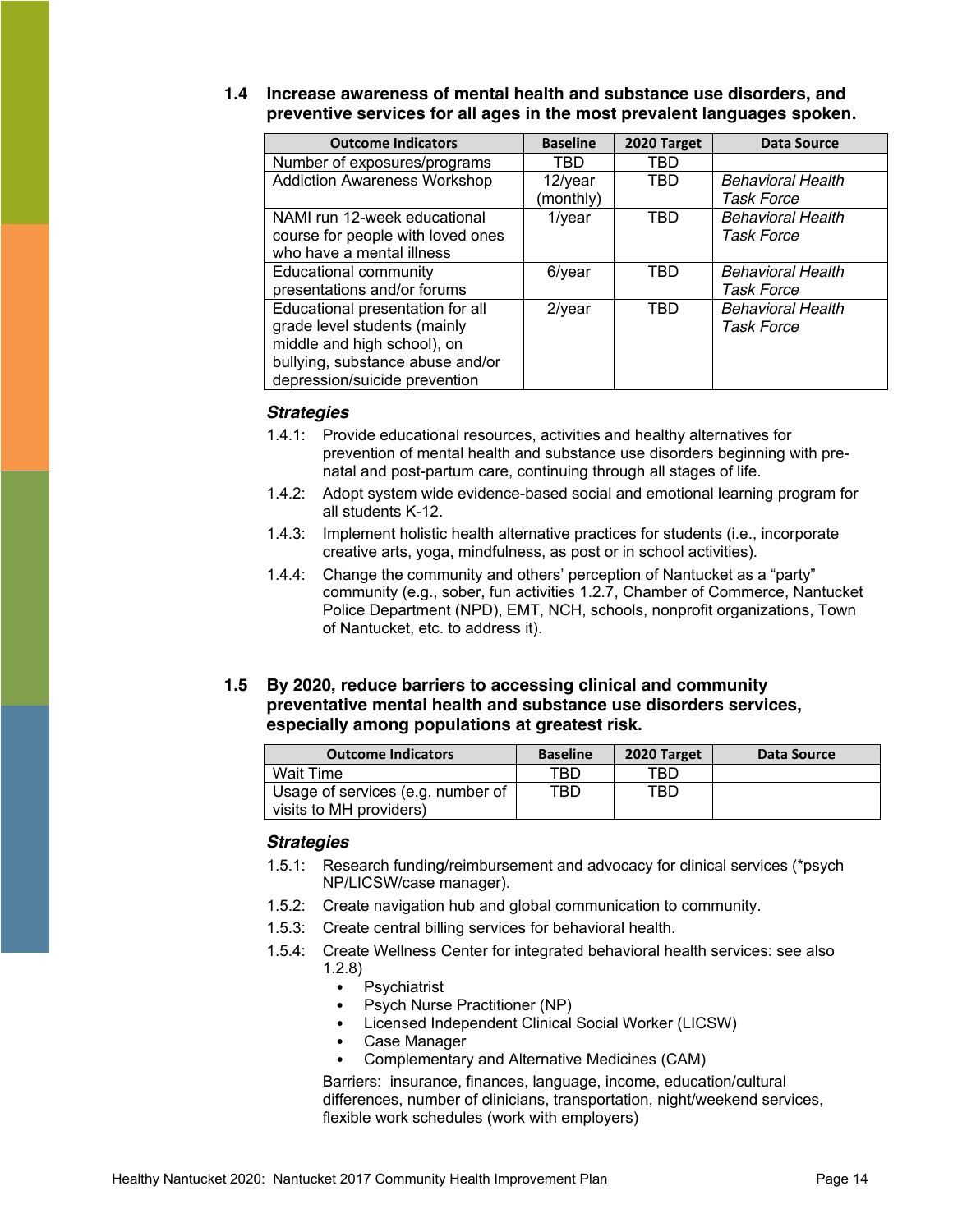#### **Potential Partners and Resources for Behavioral Health**

- Alliance for Substance Abuse Prevention (ASAP)
- Alternative therapists
- Artists' Association of Nantucket
- Cape & Island Suicide Prevention Coalition
- Fairwinds / Private Practice / any other mental health provider on island
- Gosnold Cape Cod
- Nantucket Health Department
- Large Nantucket employers
- MA State / Fellowship Health resources
- Mentor Youth Nantucket (MYN)
- Nantucket Boys & Girls Club
- Nantucket Chamber of Commerce
- Nantucket Cottage Hospital
- Nantucket Police Department
- Nantucket Fire Department
- National Alliance of Mental Illness (NAMI)
- Primary care [physicians and pharmacies
- Public schools, community schools and private schools
- Safe Harbor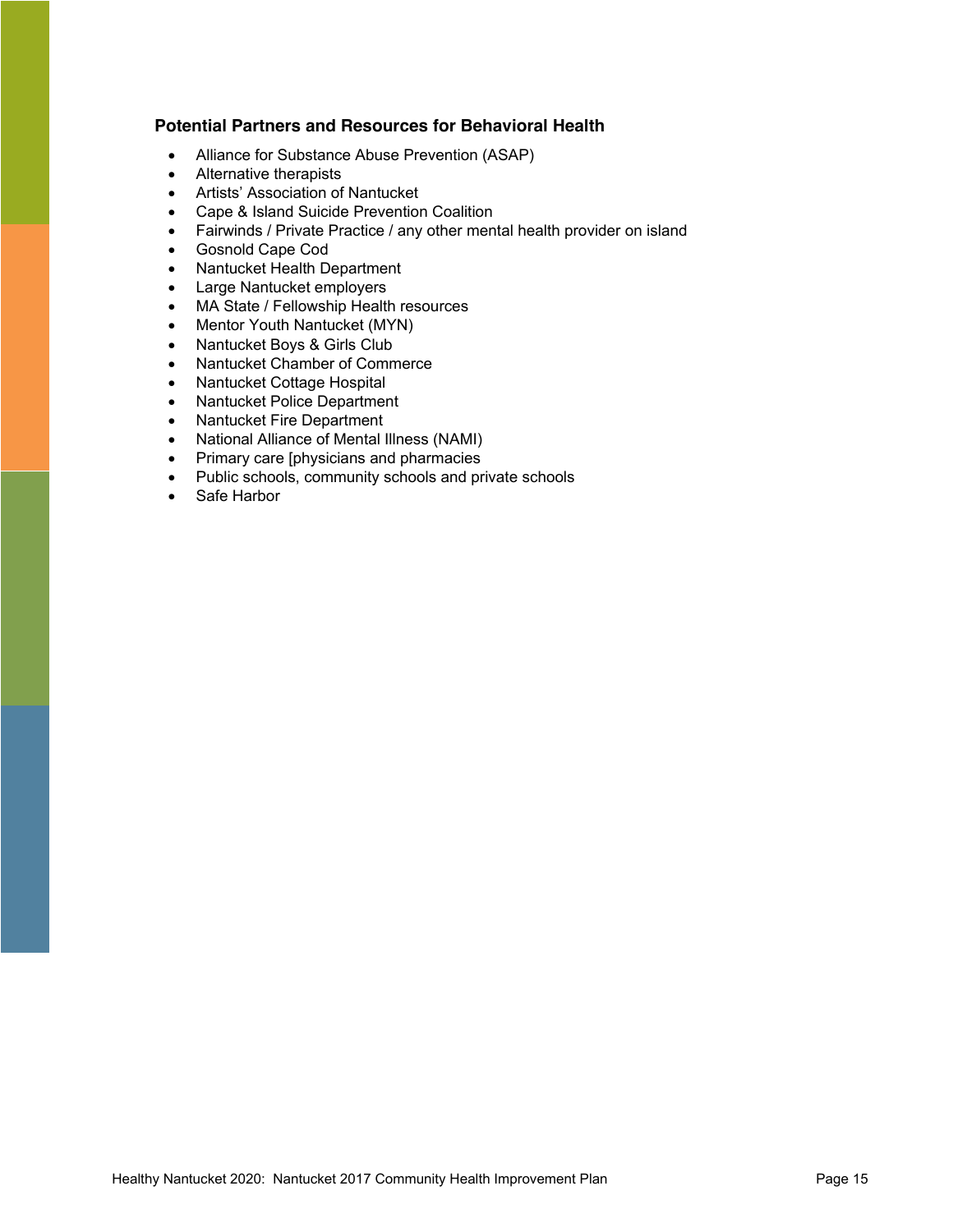# <span id="page-15-0"></span>**Priority Area 2: Women's and Children's Health**

Participants at the community forums raised the issues of access to OBGYN services, pediatricians, and pediatric specialists. These have been consistent challenges over time and were highlighted as health priorities that need to be addressed in this plan. Participants also wanted to raise awareness of the challenges faced by working parents on the island when there is a shortage in options available for child care. This was noted as a gap along with continuum of care for people living on the island.

#### **Goal 2: Improve the health, safety, and well-being of all women, infants, children, and families of the diverse Nantucket community.**

#### *Objectives*

**2.1: By 2020, increase the number of licensed slots for early childhood care by 75 slots from children birth – pre-kindergarten.**

| <b>Outcome Indicators</b>          | <b>Baseline</b> | 2020 Target | Data Source     |
|------------------------------------|-----------------|-------------|-----------------|
| Number of licensed slots for early | 230             | 305         | Early childhood |
| childhood care                     |                 |             | providers       |

#### *Strategies*

- 2.1.1: Create a central registration to evaluate the number of licensed daycare positions available
- 2.1.2: Increase availabilities for infants/toddlers and preschool children within public schools, community schools and private schools to accommodate parents working full time.
- 2.1.3: Educate potential and existing providers on how to apply, obtain and maintain licensure.
- 2.1.4: Explore opportunities for collaboration and operational cost-savings through an early childhood cohort/collaborative.
- 2.1.5: Advocate to developers of new multi-purpose construction that they consider space that can be used for early childhood education.
- 2.1.6: Identify additional opportunities for space within existing buildings.
- 2.1.7: Identify grant opportunities to support tuition assistance for childcare.

#### **2.2: By 2020, educate the community about existing services and resources that are available for women's and children's healthcare.**

| <b>Outcome Indicators</b>         | <b>Baseline</b> | 2020 Target | Data Source |
|-----------------------------------|-----------------|-------------|-------------|
| Number of education/promotional   | TBD             | TBD.        |             |
| encounters                        |                 |             |             |
| Utilization of online app         | TBD             | TBD         |             |
| Participation at education forums | TBD             | TBD         |             |

- 2.2.1: Identify education resources and services available on-island.
- 2.2.2: Partner with Patient & Family Advisory Council (PFAC) to create an Island Community Partners Support Model for MotherWoman (state funded program).
- 2.2.3: Educate expectant and new mothers and all women on warning signs and symptoms of mood disorders.
- 2.2.4: Explore and utilize traditional and non-traditional avenues for communicating existing education resources and messaging (e.g., grocery stores, churches, Boston Pops concert).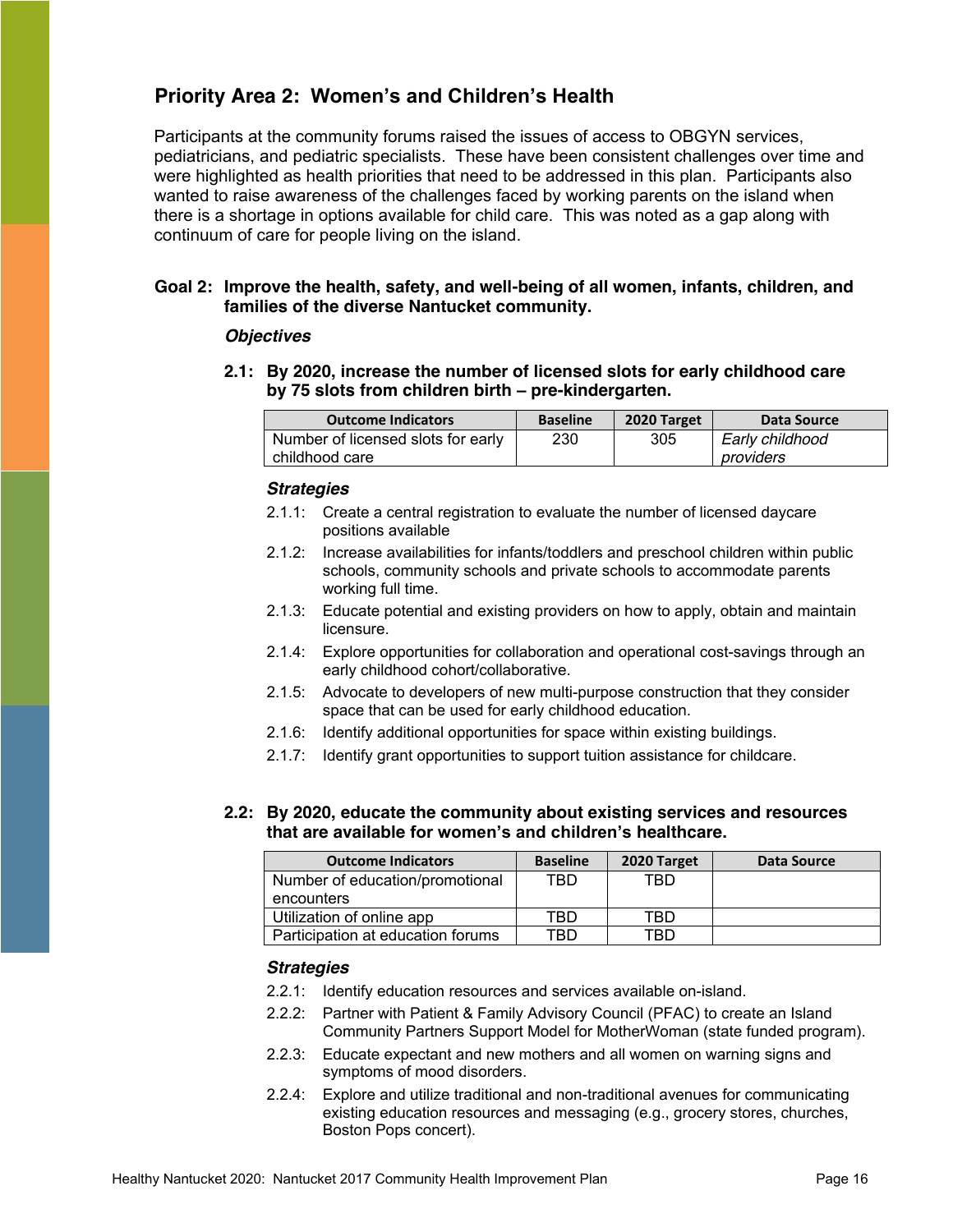- 2.2.5: Identify key residents and resources within specific communities who can help deliver educational messages.
- 2.2.6: Identify which websites have and do not have the ability to translate in different languages and provide funding for integrating translation services where needed.
- 2.2.7: Develop an online app in multiple languages that lists existing services and resources.
- 2.2.8: Collaborate and create forums with island organizations and island resources (Nantucket Community School and NCH PediPFAC have this as a priority work plan) to educate the community.

(See also Objective 3.1 and 4.5)

#### **2.3: By 2020, establish a baseline rate of preventative dental visits for children under age 2.**

| <b>Outcome Indicators</b>     | <b>Baseline</b> | 2020 Target | Data Source      |
|-------------------------------|-----------------|-------------|------------------|
| Baseline rate of preventative | TBD             | TBD.        | Dental providers |
| dental visits is established  |                 |             |                  |

#### *Strategies*

- 2.3.1: Identify providers on island who provide pediatric dental care, as well as potential providers through state agencies.
- 2.3.2: Create a dental collaborative of Nantucket to help align best practices among Dentists and PCPs.

#### **2.4: By 2020, decrease the rate of dental caries for children under age 2 by x%.\***

| <b>Outcome Indicators</b>       | <b>Baseline</b> | 2020 Target | Data Source      |
|---------------------------------|-----------------|-------------|------------------|
| Increase number of preventative | TBD.            | TBD.        | Dental providers |
| dental visits                   |                 |             |                  |

- 2.4.1: Establish a rate of dental caries for children under age 2.
- 2.4.2: Provide dental education in appropriate language as part of newborn hospital discharge and well-child visits.
- 2.4.3: Include dental access/education in online app (see Objective 2.2.8).
- 2.4.4: Solicit community organizations (e.g. golf clubs, foundations, etc.) to create a general fund to help support pediatric dental care.
- 2.4.5: Advocate for fluoridating public water in the community.
- 2.4.6: Work with the Nantucket Public Health Department to educate families about the importance of fluoride supplementation and the importance of preventative check-ups and cleanings for children.
- \* Rate will be established following establishment of current rate of dental caries for children under age 2.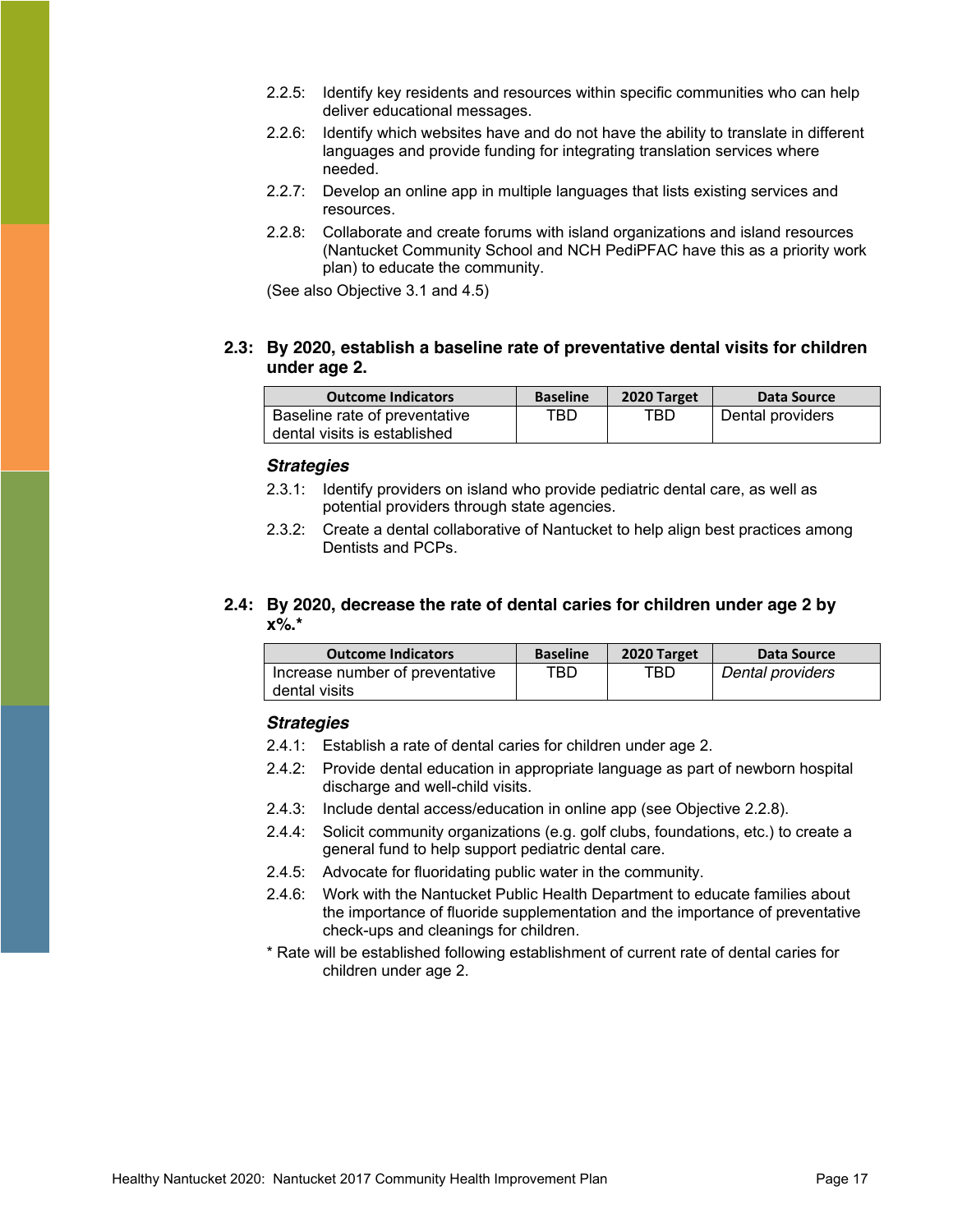#### **2.5: By 2020, increase the number of children entering the educational system (including private and public) who have had an annual pediatric well visit by 50%.**

| <b>Outcome Indicators</b>         | <b>Baseline</b> | 2020 Target | Data Source       |
|-----------------------------------|-----------------|-------------|-------------------|
| Number of children who answer     | TBD             | TBD         | School enrollment |
| "yes" to well visit question when |                 |             | forms             |
| entering the educational system   |                 |             |                   |

#### *Strategies*

- 2.5.1: Connect families to pediatric provider options at pre-natal visits with a warm introduction.
- 2.5.2: Identify community leaders to build trust with vulnerable and undocumented populations and connect them with existing services.
- 2.5.3: Provide education through churches and other organizations on rights and responsibilities for access to health care.
- 2.5.4: Communicate existing care and any expansion of services, for example a Pediatric Walk-In Care, through traditional and non-traditional communication strategies.
- 2.5.5: Expand the use of Pediatric Nurse Practitioners.

#### **2.6: By 2020, educate families and children on a balanced and healthy diet.**

| <b>Outcome Indicators</b>      | <b>Baseline</b> | 2020 Target | Data Source |
|--------------------------------|-----------------|-------------|-------------|
| Number of educational sessions | TBD.            | TBD         |             |
| Number of participants at      | TBD .           | TBD         |             |
| educational sessions           |                 |             |             |

#### *Strategies*

- 2.6.1: Identify organizations that host a high volume of families and children, and utilize these as a forum to provide education on a balanced and healthy diet, obesity, and nutritional impact on dental issues.
- 2.6.2: Outreach to new immigrant population and share strategies to adapt their diets with new foods that promote a balanced and healthy diet.

#### **Potential Partners and Resources for Women's & Children's Health**

- Childcare Providers
- Churches
- Early childhood education
- Grocery stores
- Pedi PFAC
- School Systems
- **Town of Nantucket**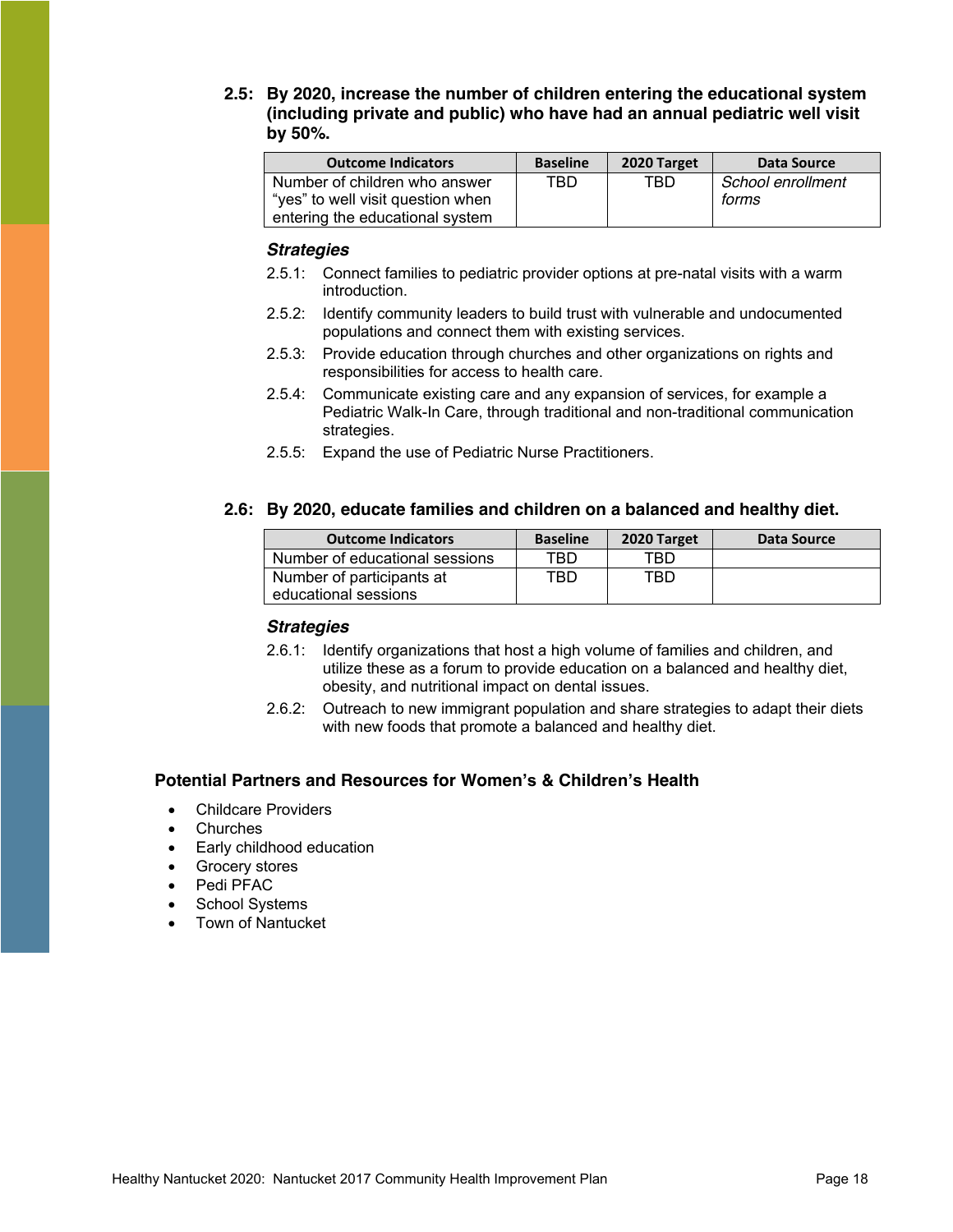# <span id="page-18-0"></span>**Priority Area 3: Access to Health Care**

Nantucket Cottage Hospital is the only medical facility on the island providing primary, urgent, emergency and surgical care, as well as outpatient services and appointments with medical and surgical specialists.<sup>7</sup> In spite of the wide range of services provided by the hospital, there is still a shortage of providers overall in the community. Nantucket's entire population is living in a federally designated "Heath Professional Shortage Area", compared to 14.6% of residents statewide.<sup>8</sup>

Quality of life survey respondents noted that access to healthcare is the number one factor that defines a healthy community and just over half of respondents stated that they were satisfied with the existing health system on Nantucket.<sup>9</sup>

Community forum participants noted the high cost of having to go off-island for medical care, particularly for specialists and procedures not available on island.

#### **Goal 3: Enhance access to healthcare for the Nantucket community.**

#### *Objectives*

- **Outcome Indicators Baseline 2020 Target Data Source** Number of hits to the website TBD TBD Survey of residents to rate the tool TBD TBD Number of collaborators TBD TBD Number of resources distributed | TBD | TBD
- **3.1: By 2020, compile and coordinate the dissemination of information about traditional and alternative healthcare services available.**

#### *Strategies*

- 3.1.1: Identify existing medical and healthcare resources and services.
- 3.1.2: Establish and encourage continued communication between existing entities.
- 3.1.3: Update information across all existing media and advertising outlets currently available to include newly identified resources.
- 3.1.4: Determine the necessity of a new resource data-base.

Number of referrals TBD TBD TBD

3.1.5: Disseminate information through multiple avenues (virtual, audio, radio, print). (See also 2.4 and 4.5)

<sup>7</sup> *NCH 2015 Community Health Needs Assessment, page 18* <sup>8</sup> *NCH 2015 Community Health Needs Assessment, page 18* <sup>9</sup> *NCH 2015 Community Health Needs Assessment, page 19*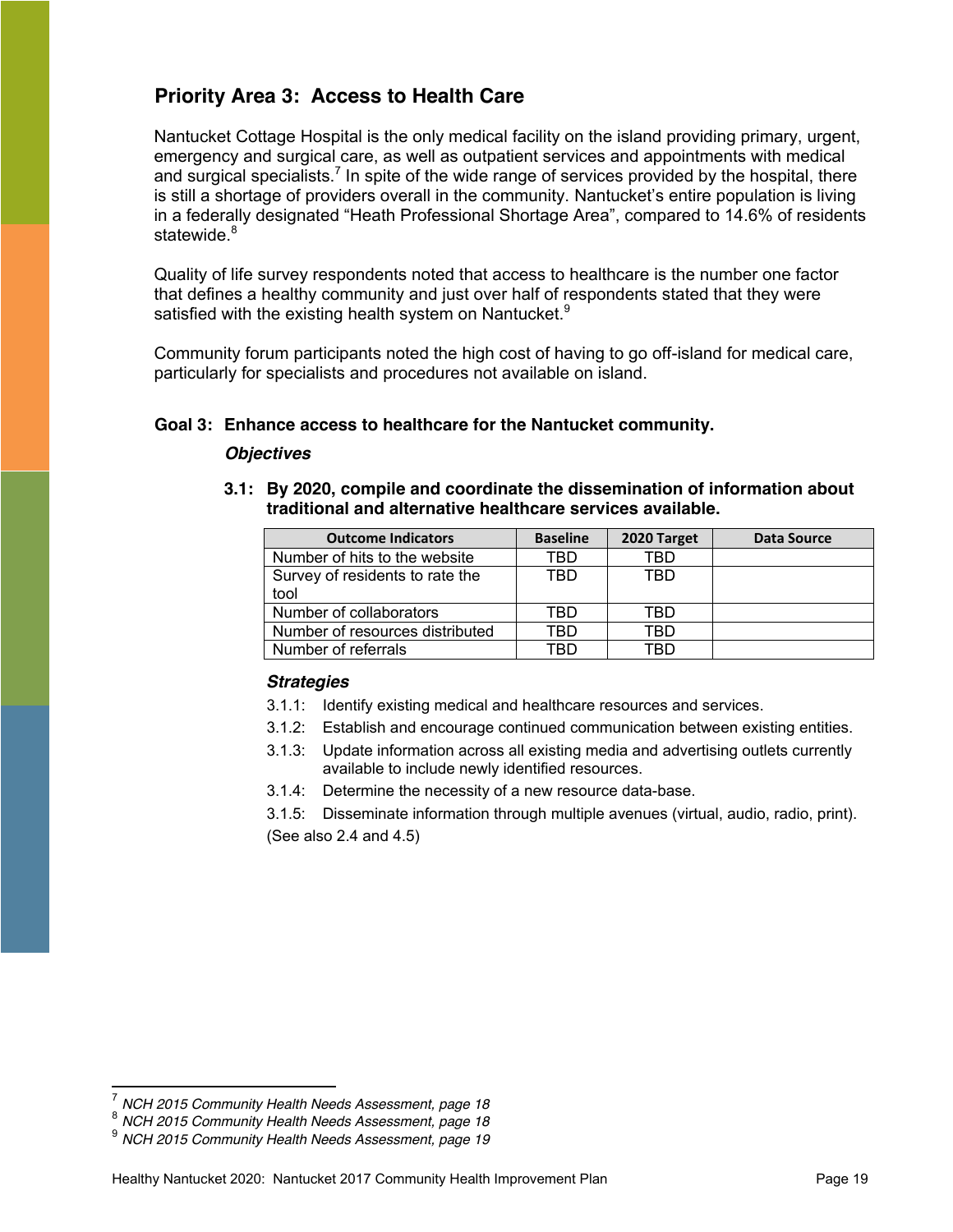#### **3.2: By 2020, increase awareness of preventative and wellness services as viable options for care.**

| <b>Outcome Indicators</b>       | <b>Baseline</b> | 2020 Target | Data Source |
|---------------------------------|-----------------|-------------|-------------|
| Utilization of preventative and | TBD.            | TBD         |             |
| wellness services               |                 |             |             |

#### *Strategies*

- 3.2.1: Identify existing/available preventative and wellness services.
- 3.2.2: Utilize multiple outreach efforts in multiple languages to promote options for care.
- 3.2.3: Encourage collaboration and referrals between providers on-island and offisland.

(See also 3.1)

**3.3: By 2020, increase the current number of year-round primary care physicians (PCPs) by a net gain of two (2) and increase physician extenders proportionally.**

| <b>Outcome Indicators</b>      | <b>Baseline</b> | 2020 Target | Data Source |
|--------------------------------|-----------------|-------------|-------------|
| Number of primary care         |                 |             | NCH         |
| physicians                     |                 |             |             |
| Number of extenders (PAs, NPs) |                 |             | NCH         |

#### *Strategies*

- 3.3.1: Identify barriers and expand methods of recruiting PCPs and extenders to the island of Nantucket, taking into consideration the national shortage.
- 3.3.2: Identify criteria and outreach to potential candidates.
- 3.3.3: Establish methods/standards for retention.
- 3.3.4: Identify barriers PCP's face in accepting a position on Island.
- 3.3.5: Expand programs to "grow our own" healthcare professionals, foster education, and coordinate scholarship requirements.
- 3.3.6: Involve community members in the recruitment and retention process.

#### **3.4: By 2020, establish year-round public transportation.**

| <b>Outcome Indicators</b> | <b>Baseline</b> | 2020 Target | Data Source              |
|---------------------------|-----------------|-------------|--------------------------|
| Ridership                 | 287.042         | 496.842     | Nantucket Regional       |
|                           |                 |             | <b>Transit Authority</b> |
|                           |                 |             | (NRTA) Farebox           |
|                           |                 |             | Reports                  |

- 3.4.1: Analyze current available sources for year-round transportation.
- 3.4.2: Identify funding sources (i.e. Medicaid).
- 3.4.3: Communicate the services available.
- 3.4.4: Expand transportation services.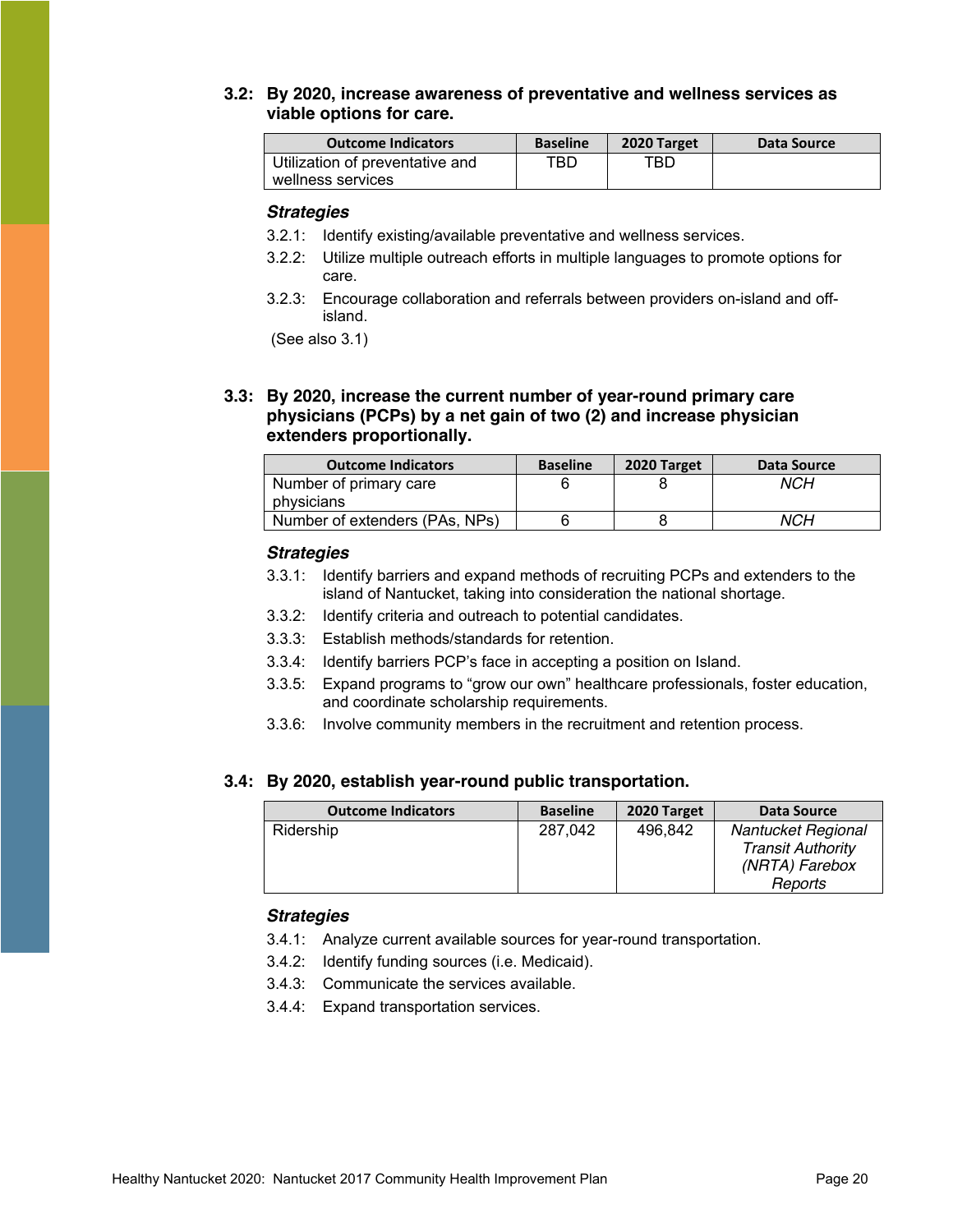#### **3.5: By 2020, increase the awareness of off-island transportation options for medically-necessary travel.**

| <b>Outcome Indicators</b>       | <b>Baseline</b> | 2020 Target | Data Source |
|---------------------------------|-----------------|-------------|-------------|
| Pre-post survey of residents of |                 | 10%         | NRTA/Others |
| level of awareness              |                 |             |             |

#### *Strategies*

- 3.5.1: Identify existing off-island services.
- 3.5.2: Communicate/collaborate available services among entities providing transportation.
- 3.5.3: Promote available services and how to access them.
- 3.5.4: Establish financial sustainability to support increased utilization.

#### **Potential Partners and Resources for Access to Healthcare**

- Chamber of Commerce
- Elder services
- $\bullet$  Four winds
- Local advisory councils, association, coalitions
- Media (radio, TV, print)
- NCH Social Services Department
- $\bullet$  NRTA
- Rotary Club
- Saltmarsh Senior Center
- Social Media Facebook, Instagram, Twitter, YouTube, Vimeo, Snapchat, etc.
- Town Website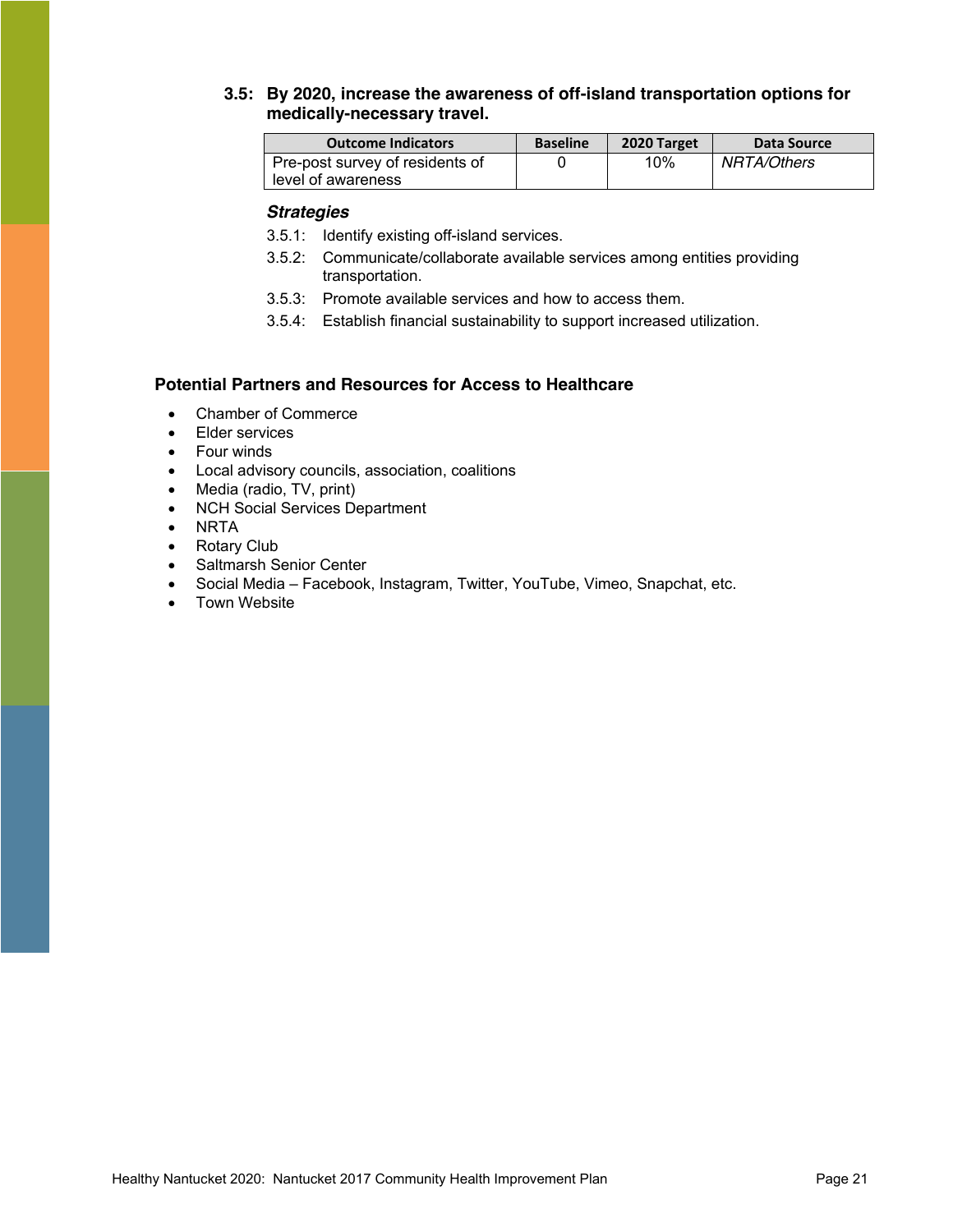# <span id="page-21-0"></span>**Priority Area 4: Access to Housing**

A recent report conducted by Housing Nantucket estimated that new homeownership is prohibitive to 90% of the island's households. The lack of price-appropriate housing for people who work on Nantucket throughout the year is a barrier to a decent quality of life for workers and their families and an obstacle to hiring qualified people for some specialized positions. As numerous past studies and reports show, the stock of affordable housing on Nantucket has been inadequate for a very long time.<sup>10</sup> Quality of life survey respondents listed access to housing as the second most important health problem on Nantucket. In addition, a primary theme throughout both focus groups was the lack of affordable housing options on the island for both year-round and seasonal residents.<sup>11</sup>

The high cost of housing on Nantucket (presents a particular challenge in regards to recruiting and maintaining adequate levels of an essential services workforce. The median home value of \$929,700 on Nantucket is almost three times the statewide value of \$330,100. Moreover, almost half of homes (43.0%) on Nantucket cost \$1 million or more, compared to 3.4% statewide.<sup>12</sup>

#### **Goal 4. Ensure access to safe, stable, affordable, year-round housing across all income levels on Nantucket.**

#### *Objectives*

**4.1: By the end of 2017, advocate for the passage of the Affordable Housing Bank.**

| <b>Outcome Indicators</b>             | <b>Baseline</b> | 2020 Target | <b>Data Source</b>   |
|---------------------------------------|-----------------|-------------|----------------------|
| Passage of the current proposal by    | N/A             | Passed in   | <b>State Records</b> |
| the State in Q1 of 2017               |                 | Q1 2017     |                      |
| If not passed, advocate that it be    | N/A             |             |                      |
| heard again                           |                 |             |                      |
| If no state action, then reauthorized | N/A             | Passed at   | <b>Town Records</b>  |
| at April 2017 annual town meeting     |                 | Town        |                      |
|                                       |                 | Meeting     |                      |

#### *Strategies*

4.1.1: Lobby the Legislature – (Hire, self-lobby, or internal Nantucket resources?).

- Establish relationships with the two (2) new officials (State Rep and State Senator).
- Involve leadership of Board of Selectmen.
- Involve builder and realtor community.
- Reauthorize at this year's (2017) Town Meeting.
- Utilize media (e.g., letters to editor, social media) to raise awareness.
	- Seek the support of Massachusetts Governor's office
- 4.1.2: Reach out to Martha's Vineyard towns and organizations to learn about their housing initiatives and make alliances where appropriate.
- 4.1.3: Reach out to MA Governor's office.
- 4.1.4: Affordable Housing Trust Fund to further define the use of proceeds from the Housing Bank.

<sup>10</sup> *NCH 2015 Community Health Needs Assessment, page 9* <sup>11</sup> *NCH 2015 Community Health Needs Assessment, page 9* <sup>12</sup> *NCH 2015 Community Health Needs Assessment, page 9*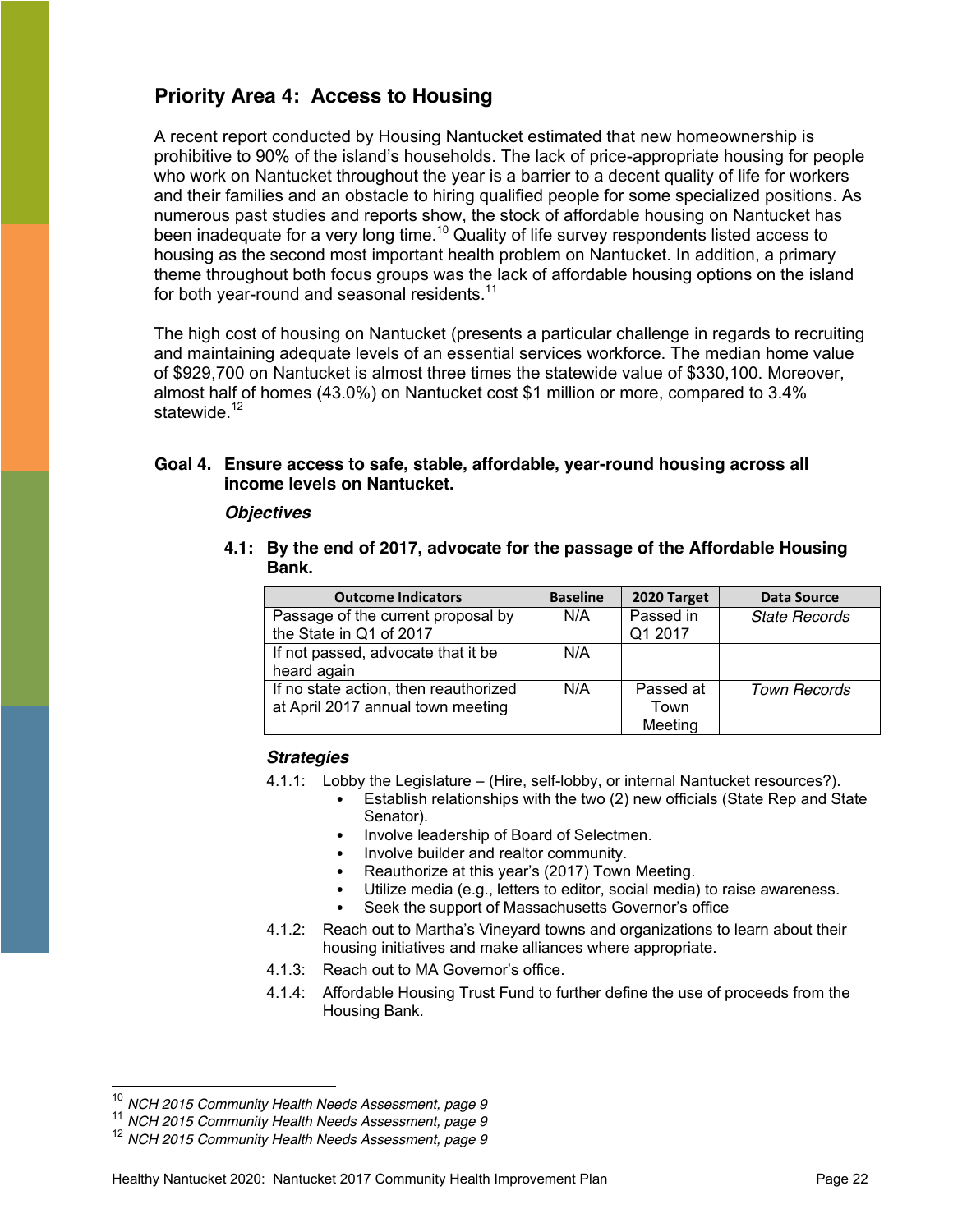#### **4.2: By 2020, identify and adopt zoning strategies to be used to create incentives for affordable housing on Nantucket.**

| <b>Outcome Indicators</b>        | <b>Baseline</b> | 2020 Target | <b>Data Source</b>     |
|----------------------------------|-----------------|-------------|------------------------|
| Meetings with planning           | N/A             | Get passed  | <b>Planning Office</b> |
| department & ideas generated     |                 |             |                        |
| Zoning articles drafted and      | N/A             | Get passed  | <b>Planning Office</b> |
| submitted to Town Meeting, if    |                 |             |                        |
| appropriate                      |                 |             |                        |
| Articles adopted by Town Meeting | N/A             | Get passed  | <b>Planning Office</b> |

#### *Strategies*

- 4.2.1: Research what other communities are trying that is working (focus on other island and/or resort/vacation communities, and communities with high cost of housing).
- 4.2.2: Work with the Nantucket Planning and Economic Development Commission (NP&EDC) to educate homeowners and developers about existing zoning that addresses affordable housing and possible proposed changes that may be in discussion.
- 4.2.3: Engage realtors to learn their thoughts on zoning.
- 4.2.4: Conduct a community-wide visioning exercise on what Nantucket might look like in 2025.
- 4.2.5: Provide a concept/recommendation for zoning change(s), if appropriate.

#### **4.3: By 2020, expand and promote the existing First Time Home Buyers Education program to include online and multi-lingual offerings.**

| <b>Outcome Indicators</b>         | <b>Baseline</b> | 2020 Target | <b>Data Source</b>       |
|-----------------------------------|-----------------|-------------|--------------------------|
| Offered twice per year in English | 2               | 2           | <b>Housing Nantucket</b> |
| (9-hour program offered on        |                 |             |                          |
| consecutive Wednesdays)           |                 |             |                          |
| Number of people who attend or    | TBD             | TBD         |                          |
| participate in the educational    |                 |             |                          |
| programs                          |                 |             |                          |
| Online library                    |                 | Complete    |                          |

- 4.3.1: Engage translators for multiple languages (volunteers if possible) to translate English program.
- 4.3.2: Utilize existing cultural gatherings to promote the First Time Home Buyers Education program.
- 4.3.3: Offer childcare for program participants.
- 4.3.4: Explore the use of translators or whisper translation technologies for all educational programs.
- 4.3.5: Explore funding to offer online program at a reduced cost or free of charge.
- 4.3.6: Engage audio/video/web resources to generate online library in multiple languages.
- 4.3.7: Research the preferred delivery method of the education program into Spanish, Bulgarian, Portuguese, Russian.
- 4.3.8: Promote via objective 4.5.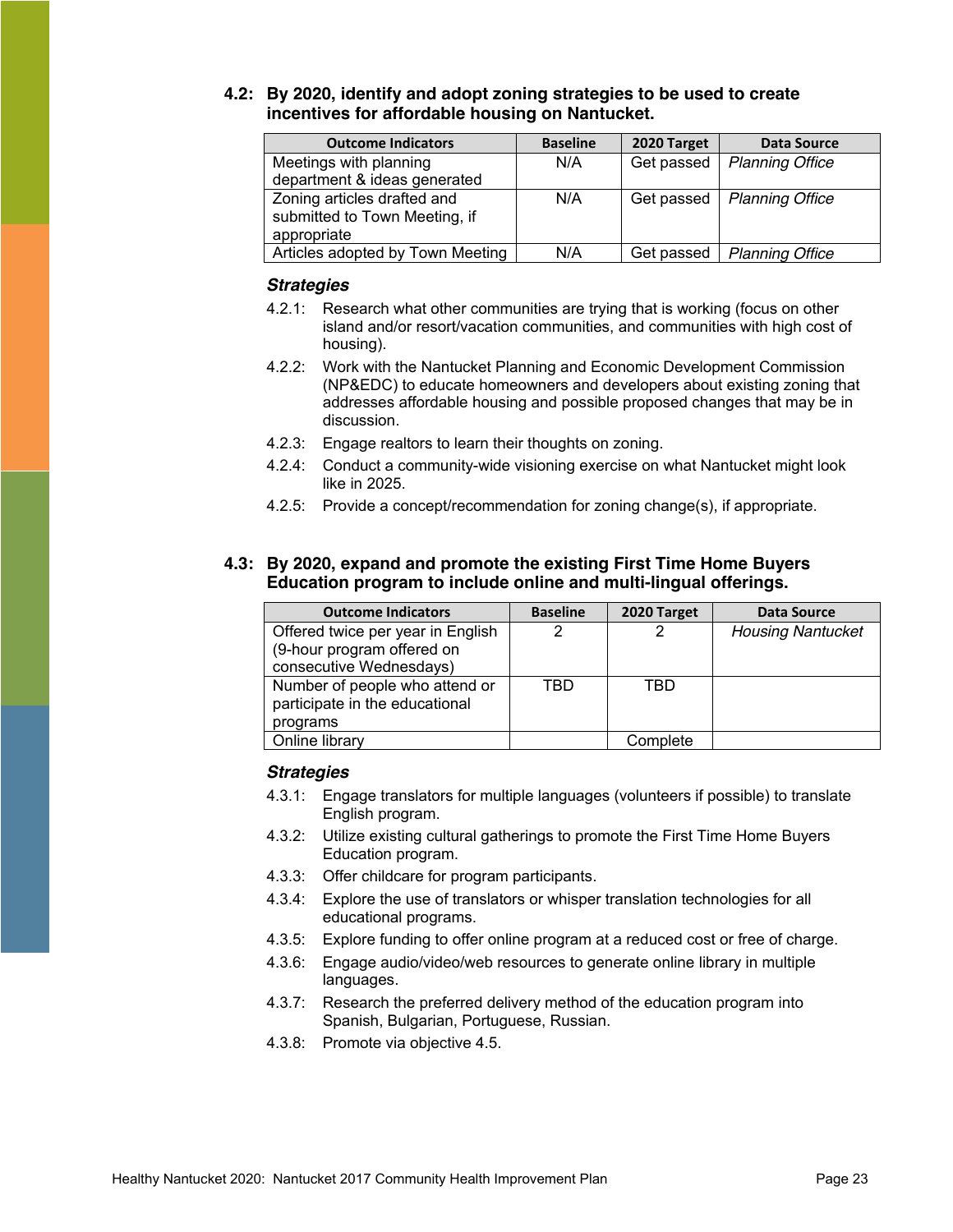#### **4.4: By 2020, establish a down payment assistance program for essential services workforce.**

| <b>Outcome Indicators</b> | <b>Baseline</b> | 2020 Target | Data Source        |
|---------------------------|-----------------|-------------|--------------------|
| Decrease percent down     | TBD.            | TBD         | Affordable Housing |
| payment                   |                 |             | Trust Fund (AHTF)  |
| Gap financing             | TBD.            | TBD.        | <b>AHTF</b>        |

#### *Strategies*

- 4.4.1: Form a task force (include essential service providers, bankers, realtors, stakeholders, etc.)
- 4.4.2: Define the criteria for a critical Nantucket workforce program.
- 4.4.3: Identify funding needed, source, and sustainability plan for long term funding.
- 4.4.4: Explore the business model (look at other established, successful models).
- 4.4.5: Define all relevant parameters of the program (pay back, resale, loans, etc.).
- 4.4.6: Define the application process.
- 4.4.7: Determine who will administer the program (local bank, non-profit: new or existing?).
- 4.4.8: Promote via Objective 4.5.
- **4.5: By 2020, create and market a public clearing house to raise awareness of the existing resources that help with housing and housing information for owners and tenants.**

| <b>Outcome Indicators</b> | <b>Baseline</b> | 2020 Target | Data Source |
|---------------------------|-----------------|-------------|-------------|
| AHTF established          |                 | Established |             |
| <b>Clearing House</b>     |                 | Established |             |

#### *Strategies*

- 4.5.1: Identify what to include in the Clearing House, for example home share options.
- 4.5.2: Create a Task Force to reach out to different organizations to gather and translate information in be included.
- 4.5.3: Establish an online home for the Clearing House.
- 4.5.4: Establish a way to keep the info up-to-date.
- 4.5.5: Include a Housing Booth at Community Health Fairs and other community events.
- 4.5.6: Design and develop written materials in multiple languages to promote the Clearing House.
- 4.5.7: Distribute written materials around town to convenient locations (need to determine where).
- 4.5.8: Utilize media to advertise the Clearing House (e.g., paper, local television, radio, and social media).

(See also Objective 2.4 and 3.1)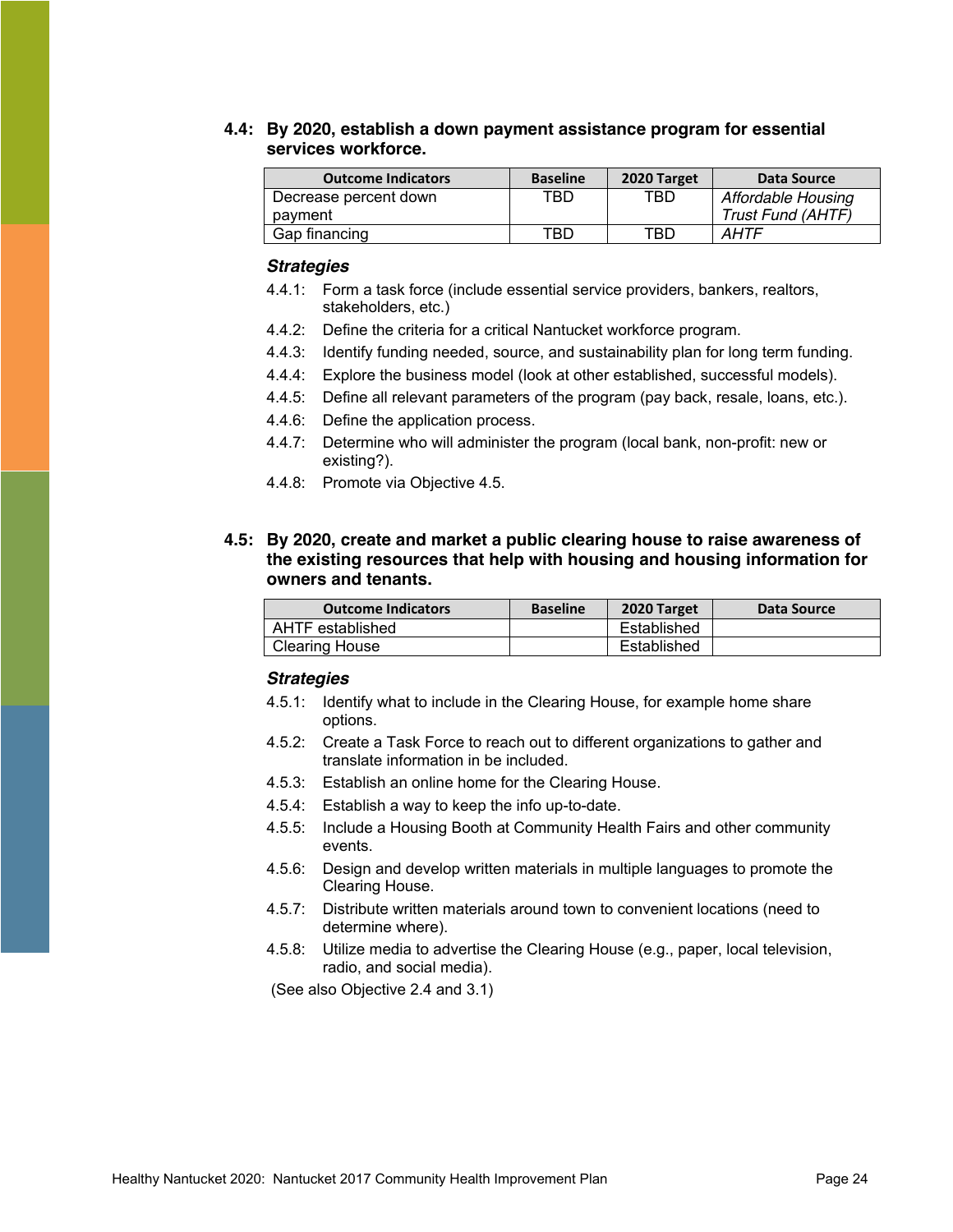#### **Potential Partners and Resources for Access to Housing**

- Banks
- Churches
- Community Preservation Committee (CPC)
- **Fire**
- Hospital
- x Housing Nantucket
- Library/Athenaeum
- Major Employers
- Media
- x Nantucket Planning and Economic Development Commission (NP&EDC)
- Other funding partners
- Police
- Preservation Groups
- Realtors
- Schools
- Town Departments

# <span id="page-24-0"></span>**VII. NEXT STEPS**

The components included in this report represent the strategic framework for a data-driven, Community Health Improvement Plan. Nantucket Cottage Hospital, Healthy Nantucket 2020 workgroups, partners, stakeholders, and community residents, will continue finalizing, implementing, and tracking plan progress over the coming year. A progress report will illustrate performance and will guide subsequent annual implementation planning.

# <span id="page-24-1"></span>**VIII. SUSTAINABILITY**

Nantucket Cottage Hospital, Healthy Nantucket 2020 workgroups, partners, stakeholders, and community residents, will continue the process by refining the specific annual action steps, assign lead agencies and personnel, and identify resources for each priority area.

NCH will provide executive oversight for the improvement plan, progress, and process, identifying additional partners that are integral to success of the plan. Community dialogue sessions and forums will occur in order to engage residents in the implementation where appropriate, share progress, solicit feedback, and strengthen the plan. Regular communication through presentations, meetings and via the hospital website to community members and stakeholders will occur throughout the implementation. New and creative ways to feasibly engage all parties will be explored at the aforementioned engagement opportunities.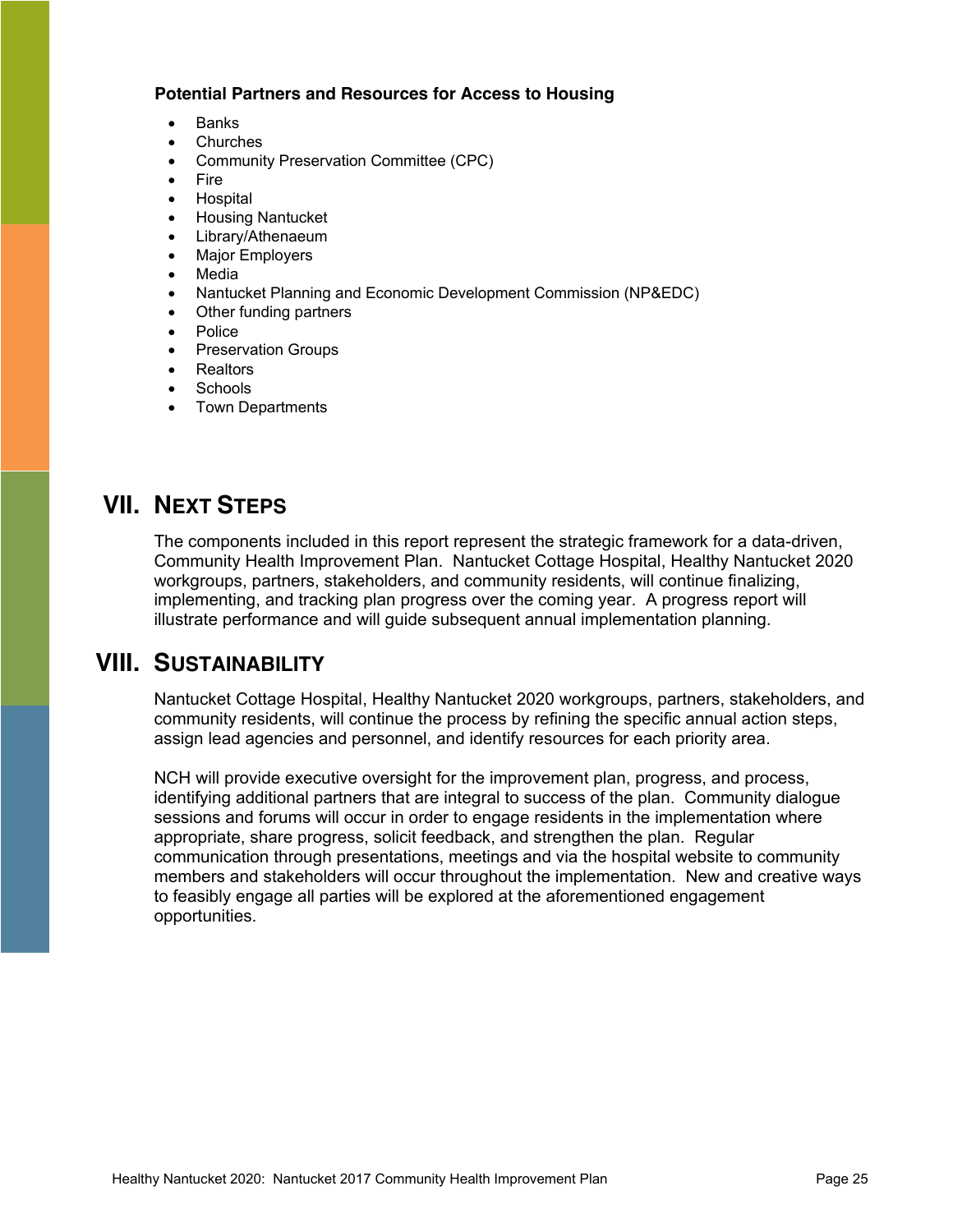# <span id="page-25-0"></span>**IX. ACKNOWLEDGEMENTS**

The dedication, expertise, and leadership of the following agencies and people made Healthy Nantucket 2020 a collaborative, engaging, and substantive plan that will guide our community in improving the health and wellness for the residents of our island community.

<span id="page-25-1"></span>Special thanks go out to the following:

# **Steering Committee**

| Mrs. Nathan R. Allen, Jr. | Nantucket Cottage Hospital Advisory Council, Co-Chair    |
|---------------------------|----------------------------------------------------------|
| Jason Graziadei           | Nantucket Cottage Hospital                               |
|                           | Brenda B. Johnson, RN-BC Nantucket Cottage Hospital      |
| G. Nicholas Miller        | Nantucket Cottage Hospital Advisory Council, Co-Chair    |
| Courtney A. O'Neill       | Nantucket Cottage Hospital                               |
| Shaylyn L. Maguire        | Nantucket Cottage Hospital                               |
| Catherine S. Ward         | Nantucket Cottage Hospital Board of Trustees, Vice Chair |

# <span id="page-25-2"></span>**Prioritization Session Participants**

| <b>Margaretta Andrews</b><br><b>Community Foundation for Nantucket, NCH Advisory Council</b><br><b>Robert Bates</b><br><b>Nantucket Fire Department</b><br>Deborah Beale<br>Nantucket Cottage Hospital Advisory Council<br>Judy Belash<br>Nantucket Cottage Hospital Board of Trustees<br><b>Courtney Bridges</b><br>Small Friends, Nantucket Cottage Hospital Advisory Council |  |
|---------------------------------------------------------------------------------------------------------------------------------------------------------------------------------------------------------------------------------------------------------------------------------------------------------------------------------------------------------------------------------|--|
|                                                                                                                                                                                                                                                                                                                                                                                 |  |
|                                                                                                                                                                                                                                                                                                                                                                                 |  |
|                                                                                                                                                                                                                                                                                                                                                                                 |  |
|                                                                                                                                                                                                                                                                                                                                                                                 |  |
|                                                                                                                                                                                                                                                                                                                                                                                 |  |
| <b>Trish Bridier</b><br>Nantucket Cottage Hospital Advisory Council                                                                                                                                                                                                                                                                                                             |  |
| <b>Judith Brust</b><br>Artists Association of Nantucket, Nantucket Cottage Hospital<br><b>Advisory Council</b>                                                                                                                                                                                                                                                                  |  |
| Nantucket Cottage Hospital Board of Trustees<br><b>Jack Burke</b>                                                                                                                                                                                                                                                                                                               |  |
| <b>Rachel Chretien</b><br>Our Island Home                                                                                                                                                                                                                                                                                                                                       |  |
| <b>Michael Cozort</b><br><b>Nantucket Public Schools</b>                                                                                                                                                                                                                                                                                                                        |  |
| <b>Pauline Cronin</b><br><b>Nantucket Community School</b>                                                                                                                                                                                                                                                                                                                      |  |
| <b>Kevin Dale</b><br>National Alliance on Mental Illness                                                                                                                                                                                                                                                                                                                        |  |
| Erica Drazen<br><b>Community Member</b>                                                                                                                                                                                                                                                                                                                                         |  |
| <b>Gail Ellis</b><br>Our Island Home                                                                                                                                                                                                                                                                                                                                            |  |
| Vanessa Emery<br><b>Community Member</b>                                                                                                                                                                                                                                                                                                                                        |  |
| Joanna Fajardo<br>Nantucket Cottage Hospital                                                                                                                                                                                                                                                                                                                                    |  |
| Silvia Geneva<br>Nantucket Cottage Hospital Patient & Family Advisory Council                                                                                                                                                                                                                                                                                                   |  |
| Carolyn Gould<br><b>Community Member</b>                                                                                                                                                                                                                                                                                                                                        |  |
| Jason Graziadei<br>Nantucket Cottage Hospital                                                                                                                                                                                                                                                                                                                                   |  |
| Nantucket Cottage Hospital Board of Trustees<br>Kevin Hickey                                                                                                                                                                                                                                                                                                                    |  |
| <b>Taylor Hilst</b><br><b>Community Member</b>                                                                                                                                                                                                                                                                                                                                  |  |
| Pam Hogan, PhD<br>Nantucket Cottage Hospital Patient & Family Advisory Council                                                                                                                                                                                                                                                                                                  |  |
| <b>Sheri Hunt</b><br><b>Elder Services</b>                                                                                                                                                                                                                                                                                                                                      |  |
| Pam James<br>Nantucket Cottage Hospital                                                                                                                                                                                                                                                                                                                                         |  |
| Brenda Johnson<br>Nantucket Cottage Hospital                                                                                                                                                                                                                                                                                                                                    |  |
| Patty Keneally<br>Nantucket Cottage Hospital Advisory Council                                                                                                                                                                                                                                                                                                                   |  |
| Our Island Home<br>Erin Kopecki                                                                                                                                                                                                                                                                                                                                                 |  |
| Paula Leary<br><b>Nantucket Regional Transit Authority</b>                                                                                                                                                                                                                                                                                                                      |  |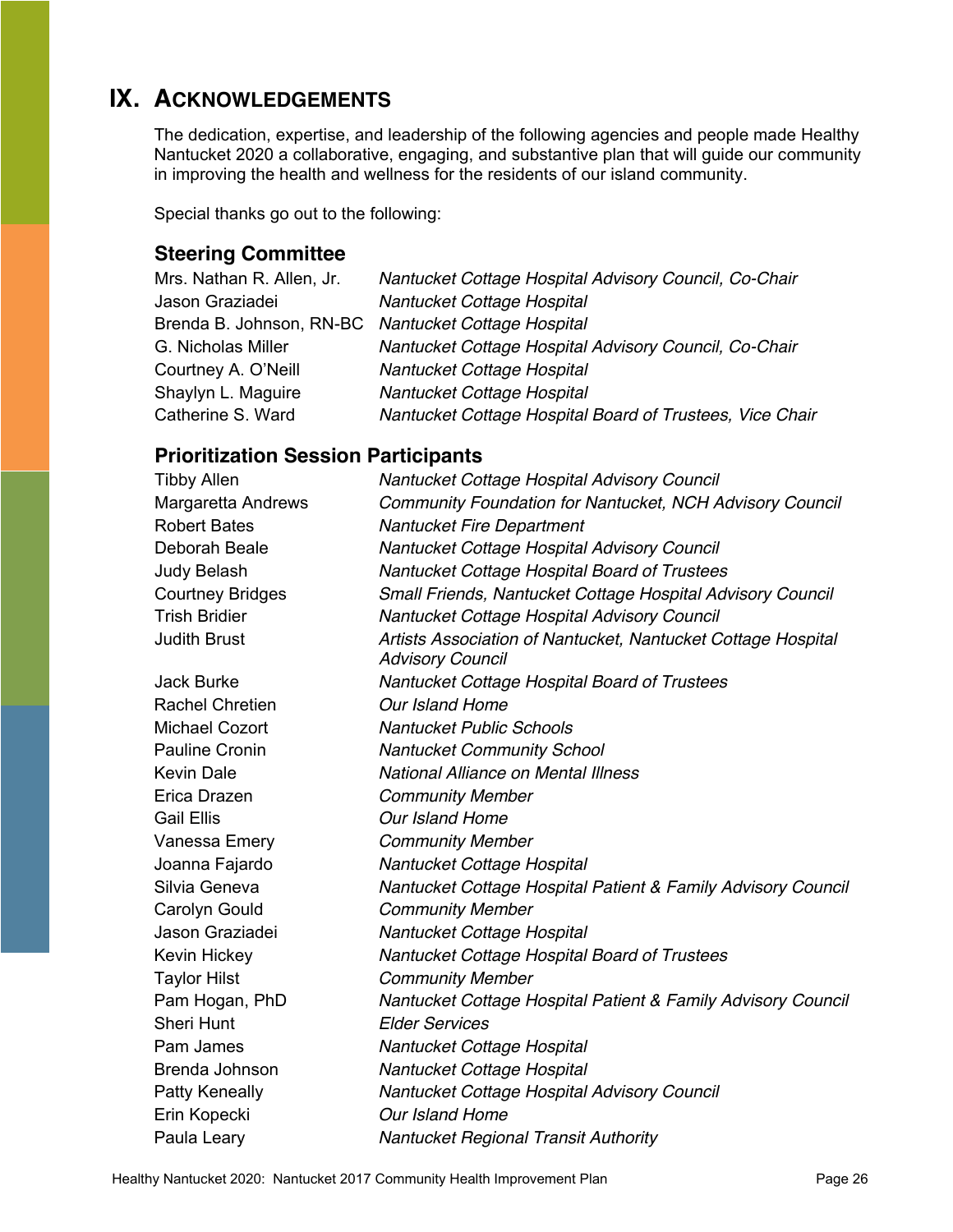Dual MacIntyre *Community Member* Peter Mackay *Nantucket Cottage Hospital*  Laurie MacVicar-Fiske *Our Island Home*  Kevin Marshall *Nantucket Police Department*  Holly McGowan *National Alliance on Mental Illness* Phyllis McInerny *Nantucket Boys and Girls Club* Nick Miller *Nantucket Cottage Hospital Advisory Council* Allyson Mitchell *Nantucket Cottage Hospital Advisory Council, Pediatric PFAC* Christina Moore *Nantucket Cottage Hospital Advisory Council* Nancy Newhouse *Nantucket Cottage Hospital Advisory Council* Maria Partida *Community Member* Ana Patricia Hull *Community Member*  Tessandra Pearson *Fairwinds Counseling Center*  Maria Pena *Nantucket Cottage Hospital Patient and Family Advisory Council* Jay Riggs *Nantucket Cottage Hospital Advisory Council* Tracy Roberts *Nantucket Community School*  Jamie Roberts *Paul Roberts DDS*  Lauri Robertson *Private Practice* Alex Rosenberg *Nantucket Family Planning*  Roberto Santamaria *Nantucket Department of Public Health* Janet Schulte *Nantucket Chamber of Commerce, Nantucket Cottage Hospital Advisory Council* Hannah Severns *Nantucket Cottage Hospital*  Liz Shannon *Nantucket Fire Department, Nantucket Cottage Hospital Advisory Council*  Eric Silfen *Nantucket Cottage Hospital Advisory Council* Nancy Small *Early Intervention* Tina Steadman *STAR Program* Laura Stewart *Saltmarsh Senior Center* Ed Sullivan *Housing Nantucket* Justin Taylor *Community Member* Cathy Ward *Nantucket Cottage Hospital Board of Trustees* Walter Weiner *Behavioral Health Task Force* Lewis Winger *Nantucket Cottage Hospital Advisory Council*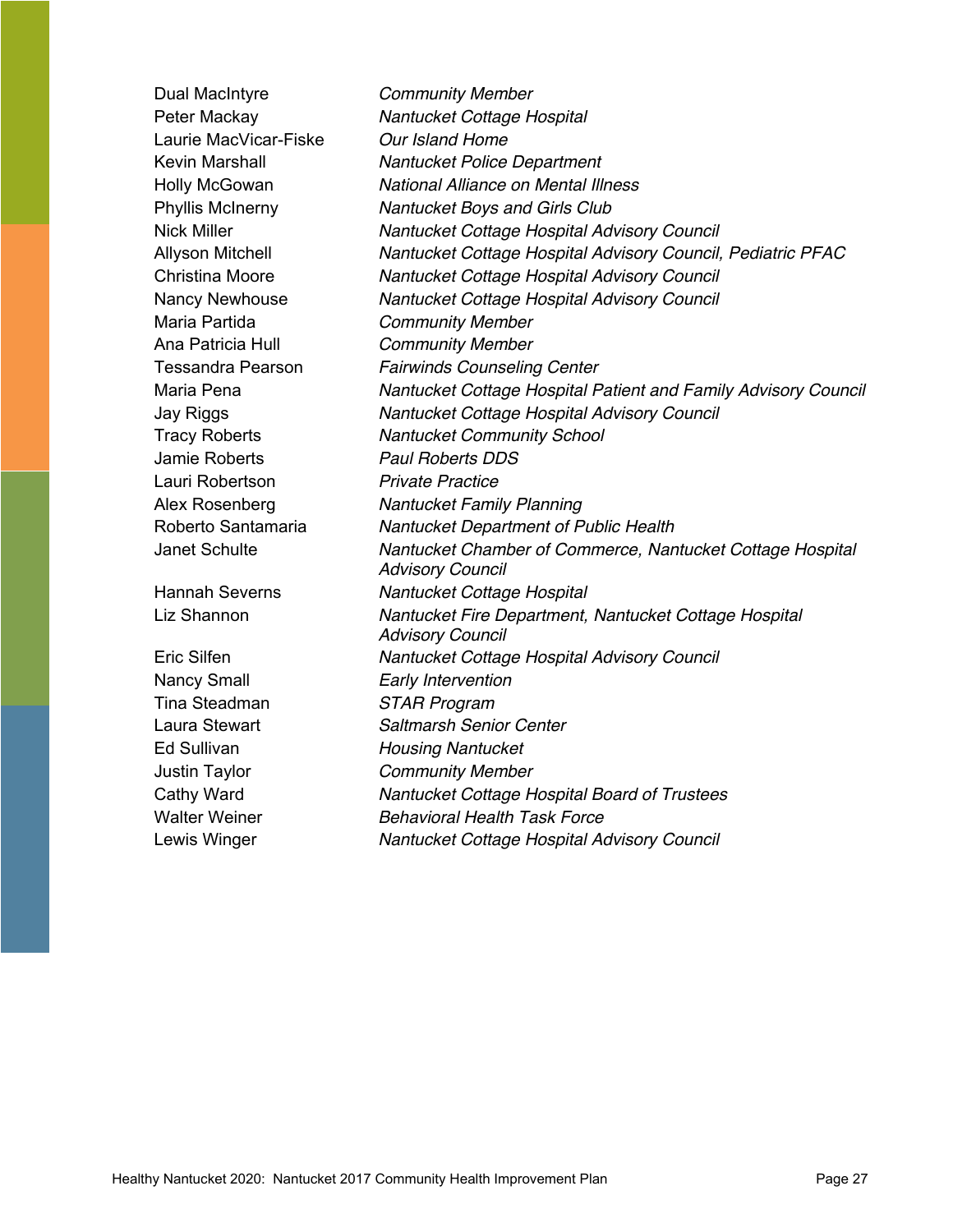## <span id="page-27-0"></span>**Planning Session Participants**

Margaretta Andrews *Community Foundation for Nantucket, NCH Advisory Council* Deborah Beale *Nantucket Cottage Hospital Advisory Council* Judy Belash *Nantucket Cottage Hospital Board of Trustees* Gennifer Costanzo *Autism Speaks* Pauline Cronin *Nantucket Community School* Joanna Fajardo *Nantucket Cottage Hospital* Carolyn Gould *Community Member* Jason Graziadei *Nantucket Cottage Hospital* Liz Hunt-O'Brien *Artists Association of Nantucket* Pam James *Nantucket Cottage Hospital* Brenda Johnson *Nantucket Cottage Hospital* Patty Keneally *Nantucket Cottage Hospital Advisory Council* Marsha Kotolac *Community Foundation for Nantucket* Paula Leary *Nantucket Regional Transit Authority* Peter Mackay *Nantucket Cottage Hospital* Holly McGowan *National Alliance on Mental Illness* Nick Miller *Nantucket Cottage Hospital Advisory Council* Stephen Murphy *Nantucket Fire Department* Courtney O'Neill *Nantucket Cottage Hospital* Nick Ouellette *Chiropractic Private Practice* Maria Partida *Community Member* Ana Patricia Hull *Community Member* Tessandra Pearson *Fairwinds Counseling Center* Melissa Philbrick *ReMain Nantucket* Tracy Roberts *Nantucket Community School* Lauri Robertson, MD *Private Practice* Roberto Santamaria *Nantucket Department of Public Health* Hannah Severns *Nantucket Cottage Hospital* Eric Silfen *Nantucket Cottage Hospital Advisory Council* Athalyn Sweeney *Fairwinds Counseling Center* Raymond Tamasi *Gosnold* Jeanette Topham *Community Member* Charley Walters Community Member Cathy Ward *Nantucket Cottage Hospital Board of Trustees* Walter Wiener *Behavioral Health Task Force*

## <span id="page-27-1"></span>**Consultant Advisors**

Health Resources in Action, Inc. 95 Berkeley Street, Suite 208 Boston, MA 02116 617.451.0049 Fax 617.451.0062 TTY: 617.451.0007 [www.hria.org](http://www.hria.org/)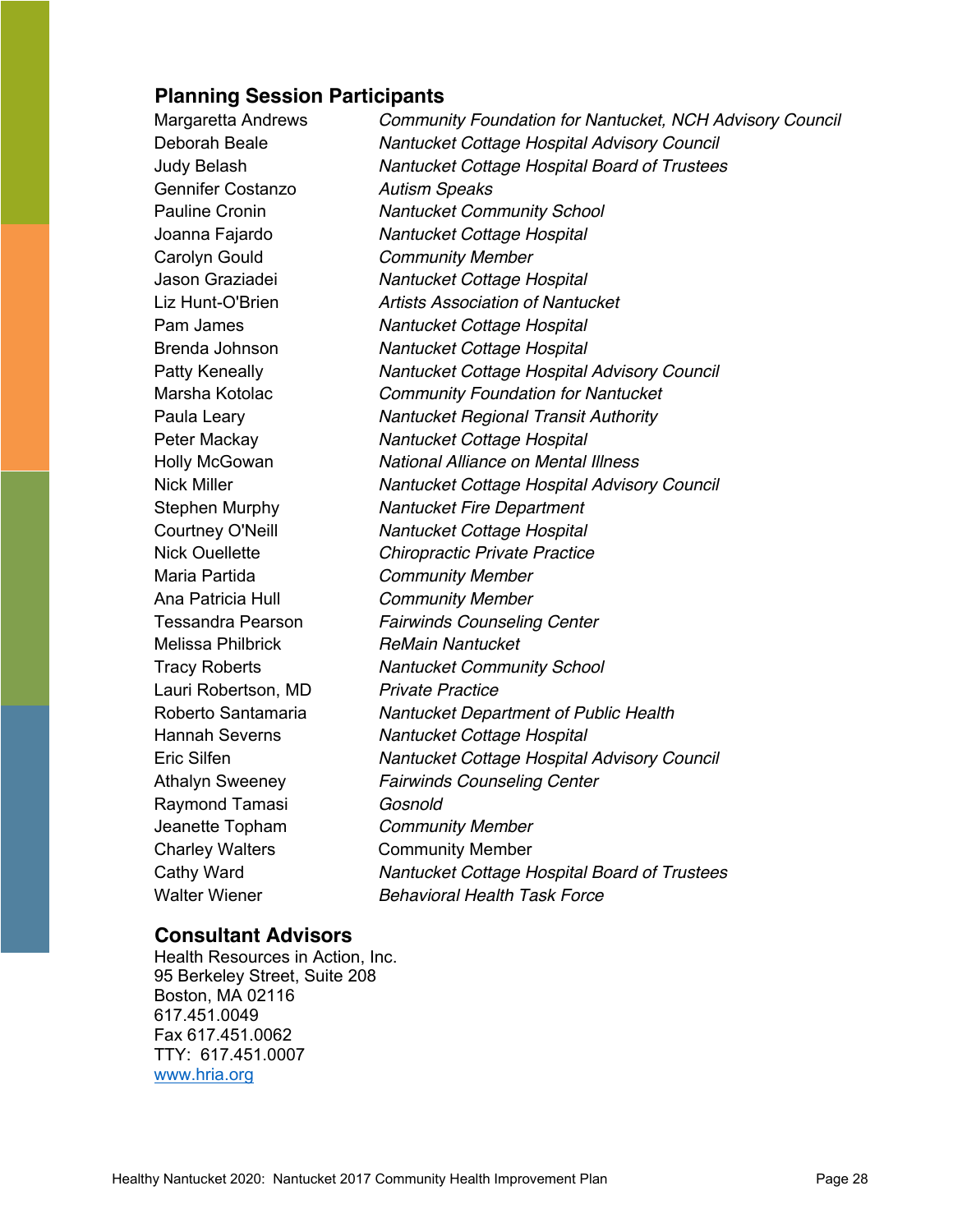# <span id="page-28-0"></span>**APPENDIX A: ACRONYMS**

ACK: official call letters for Nantucket Municipal Airport, also a popular symbol of Nantucket AHTF: Affordable Housing Trust Fund ASAP: Alliance for Substance Abuse Prevention CAM: Complementary and Alternative Medicines CDC: Centers for Disease Control and Prevention CEO: Chief Executive Officer CHIP: Community Health Improvement Plan CHNA: Community Health Needs Assessment CPC: Community Preservation Committee CSU: Crisis Stabilization Unit DC: Doctor of Chiropractic DDS: Doctor of Dental Surgery DMD: Doctor of Medicine in Dentistry or Doctor of *Dental* Medicine EAP: Employee Assistance Program ED: Emergency Department ELL: English Language Learner EMS: Emergency Medical Services EMT: Emergency Medical Technician ETH: ETH-Oxydose HP2020: Healthy People 2020 HRiA: Health Resources in Action, Inc. IOP: Intensive Outpatient Program LICSW: Licensed Independent Clinical Social Worker MAPP: Mobilization for Action through Planning and Partnerships MH: Mental Health MYN: Mentor Youth Nantucket NACCHO: National Association of County and City Health Officials NAMI: National Alliance of Mental Illness NCH: Nantucket Cottage Hospital NP: Nurse Practitioner NP&EDC: Nantucket Planning and Economic Development Commission NPD: Nantucket Police Department NRTA: Nantucket Regional Transit Authority OBGYN: Obstetrician & Gynecologist, Obstetrics & Gynecology OD: Overdose PCP: Primary Care Physician PFAC: Patient & Family Advisory Council RN: Registered Nurse SOS: Signs of Suicide TBD: To be Determined